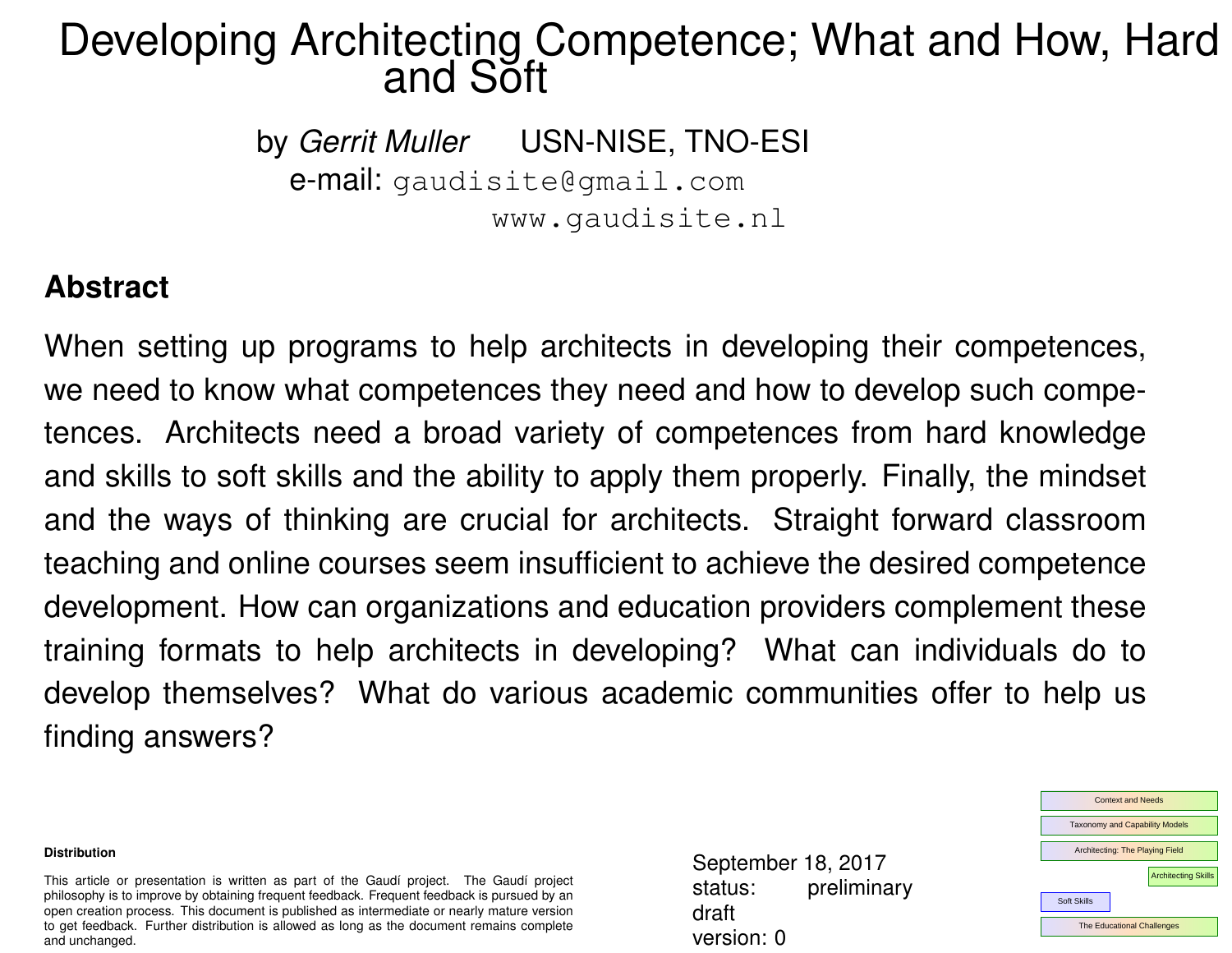# Figure of Contents**TM**

Context and Needs

Taxonomy and Capability Models

Architecting: The Playing Field

Architecting Skills

Soft Skills

The Educational Challenges

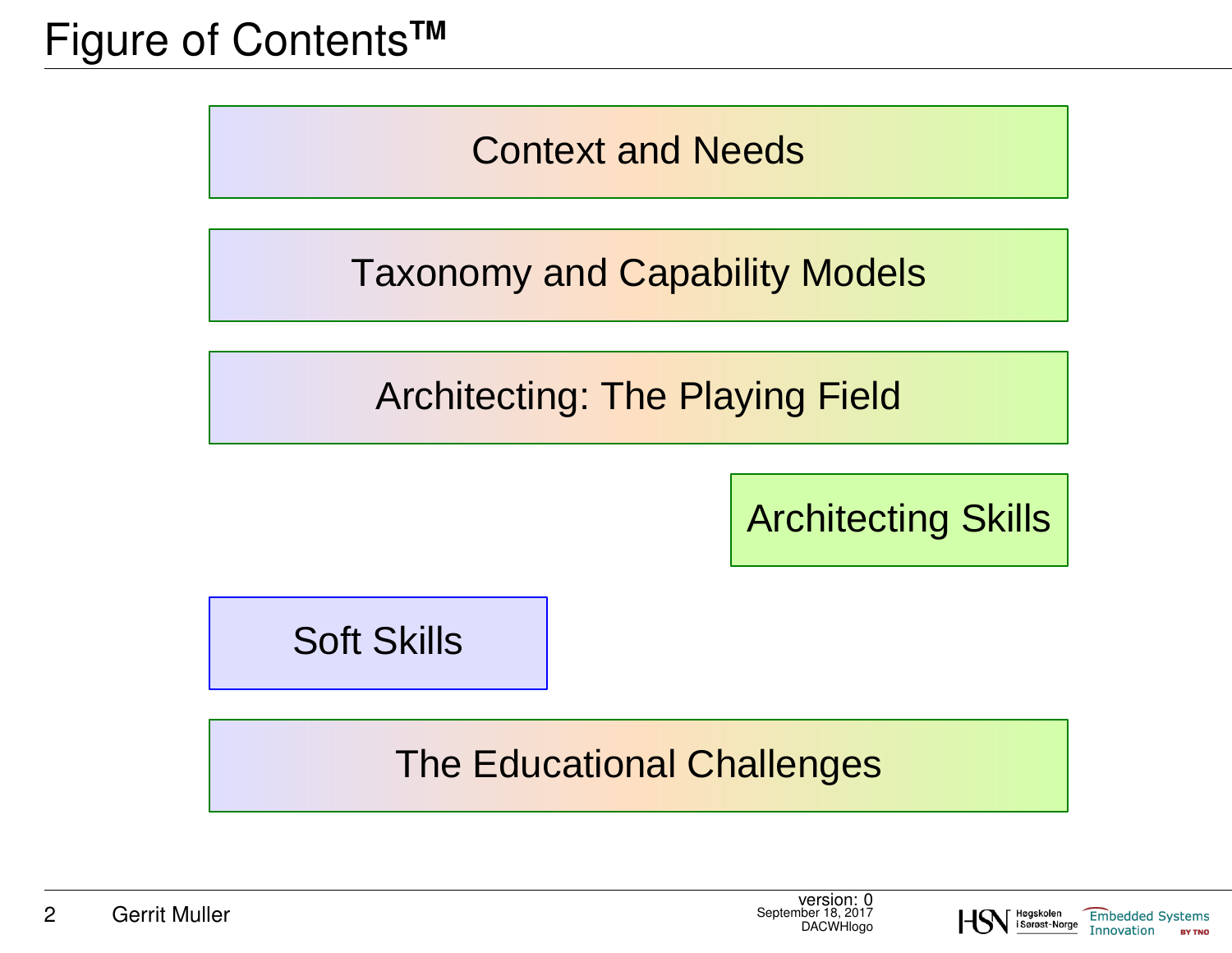# Context of Architecting Competence Development

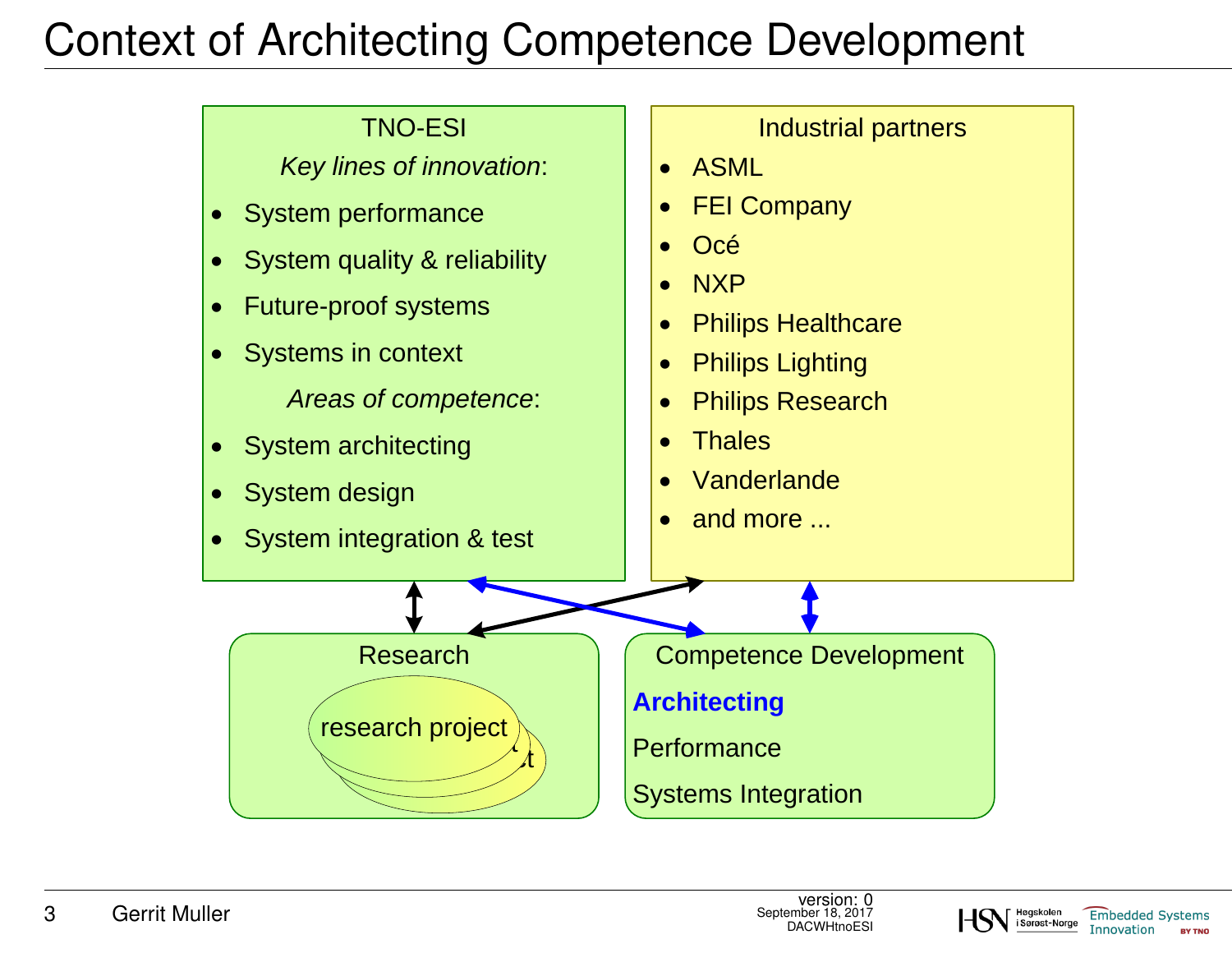Companies looking for architecting competence development often come with a wish list of skills and knowledge

| <b>Soft Skills</b>                                                                              | <b>Domain Knowledge</b>                                                                               | <b>Architecting Skills</b>                                                                         |
|-------------------------------------------------------------------------------------------------|-------------------------------------------------------------------------------------------------------|----------------------------------------------------------------------------------------------------|
| seem to be lacking in<br>technical people<br>seen as crucial for<br>effectiveness               | tangible<br>build up in the field<br>sometimes perceived<br>as technical<br>knowledge                 | yes, please, what are<br>they?                                                                     |
| This is valid for all<br>managers (and<br>engineers)<br>What specific needs have<br>architects? | Domain knowledge is<br>much more than<br>technical.<br>Is a program or course an<br>appropriate form? | When explaining, they are<br>obvious.<br>When doing, most<br>organizations and<br>individuals fail |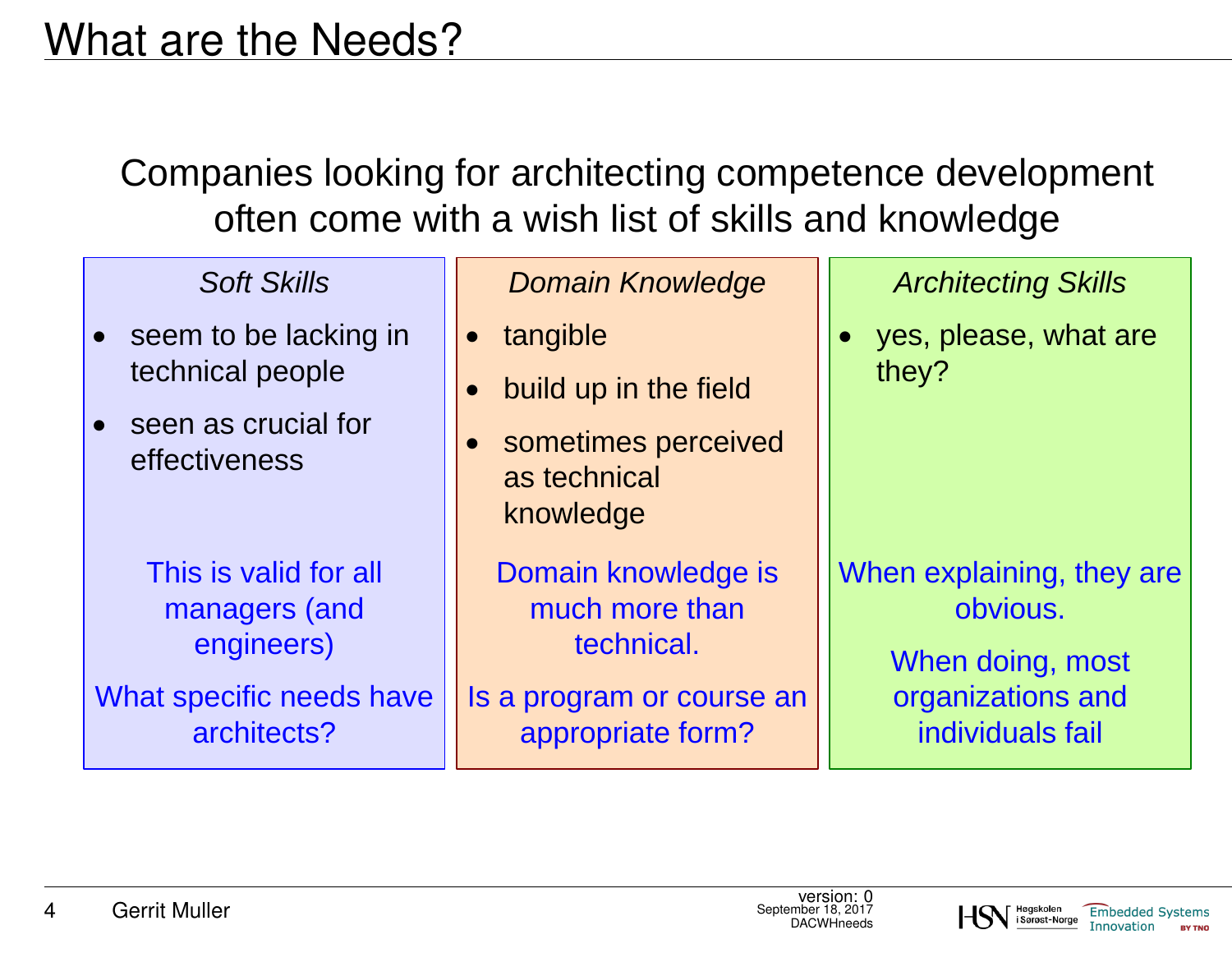# Taxonomy and Capability Models

Context and Needs

## **Taxonomy and Capability Models**

Architecting: The Playing Field

Architecting Skills

Soft Skills

The Educational Challenges



Høgskolen

i Sørøst-Norge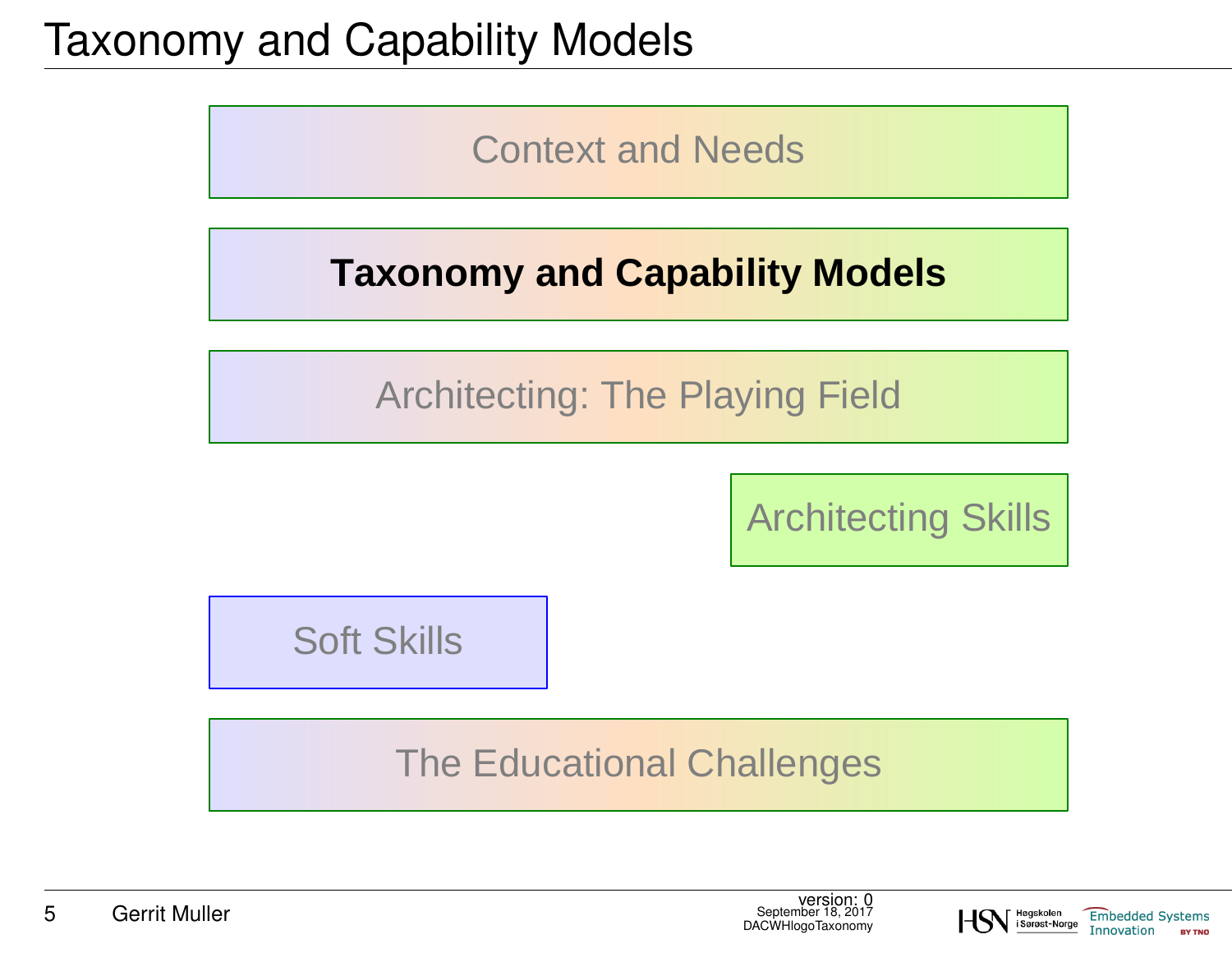

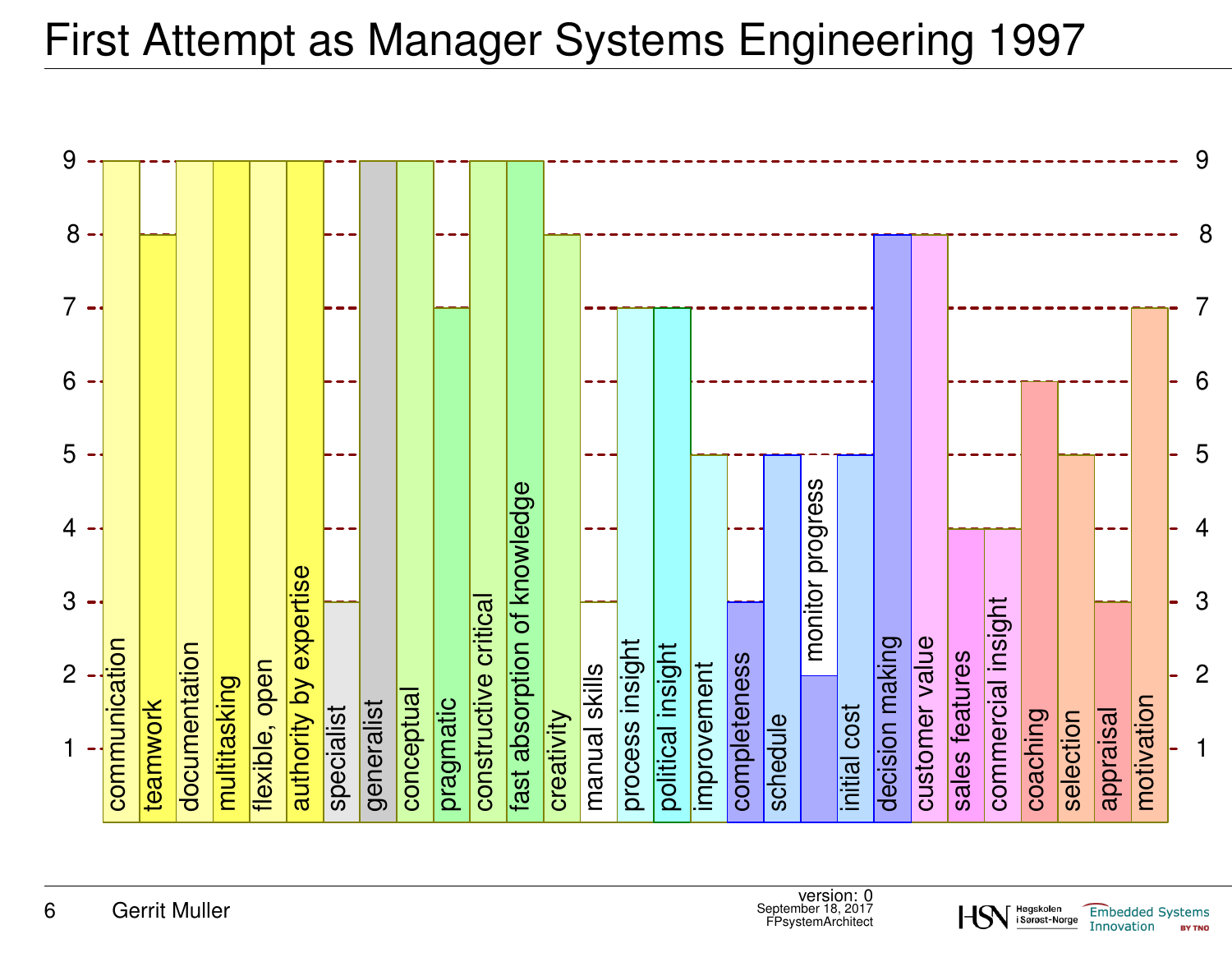# Frank's Unification of 12 Cognitive Models

- · understand the **whole system** and see the **big picture**; **think broadly**; have **grand visions**; have a **generalist's perspective**; have **holistic view**; **think strategically**;
- · able to work consistently at an **abstract level**;
- · understand **interconnections**; closed-loop thinking; recognize patterns;
- · understand **system synergy** (**emergent properties**);
- · understand the system from **multiple perspectives**;
- · think **creatively**; think **out of the box**; able to make good associations of ideas; able to seek **multiple solutions**; **think laterally**; **think divergently**;
- · understand systems **without getting stuck on details**;
- · tolerance for **ambiguity** and **uncertainty**; adapt to **change**;
- · understand the implications of proposed change;
- · understand a new system/concept **immediately** upon presentation;
- · understand analogies and parallelism between systems;
- understand limits to growth;
- · ask good (the **right**) **questions**; know when to ask; maintain **healthy skepticism**
- · are **innovators, originators, promoters, initiators, curious**;
- are able to define boundaries;
- · are **open minded**; open to new ideas
- · are able to take into consideration **non-engineering** factors;
- · "see" the technical/engineering **future** (vision); have a sense of **faith or vision**; **anticipate** problems; see future trends;
- · **think objectively**
- · **think critically**

**Bold** highlighting by Gerrit Muller

Frank, M., 2014 Towards a 4-D Systems Engineering Cognitive Competency Model, INCOSE 2014 in Las Vegas, USA

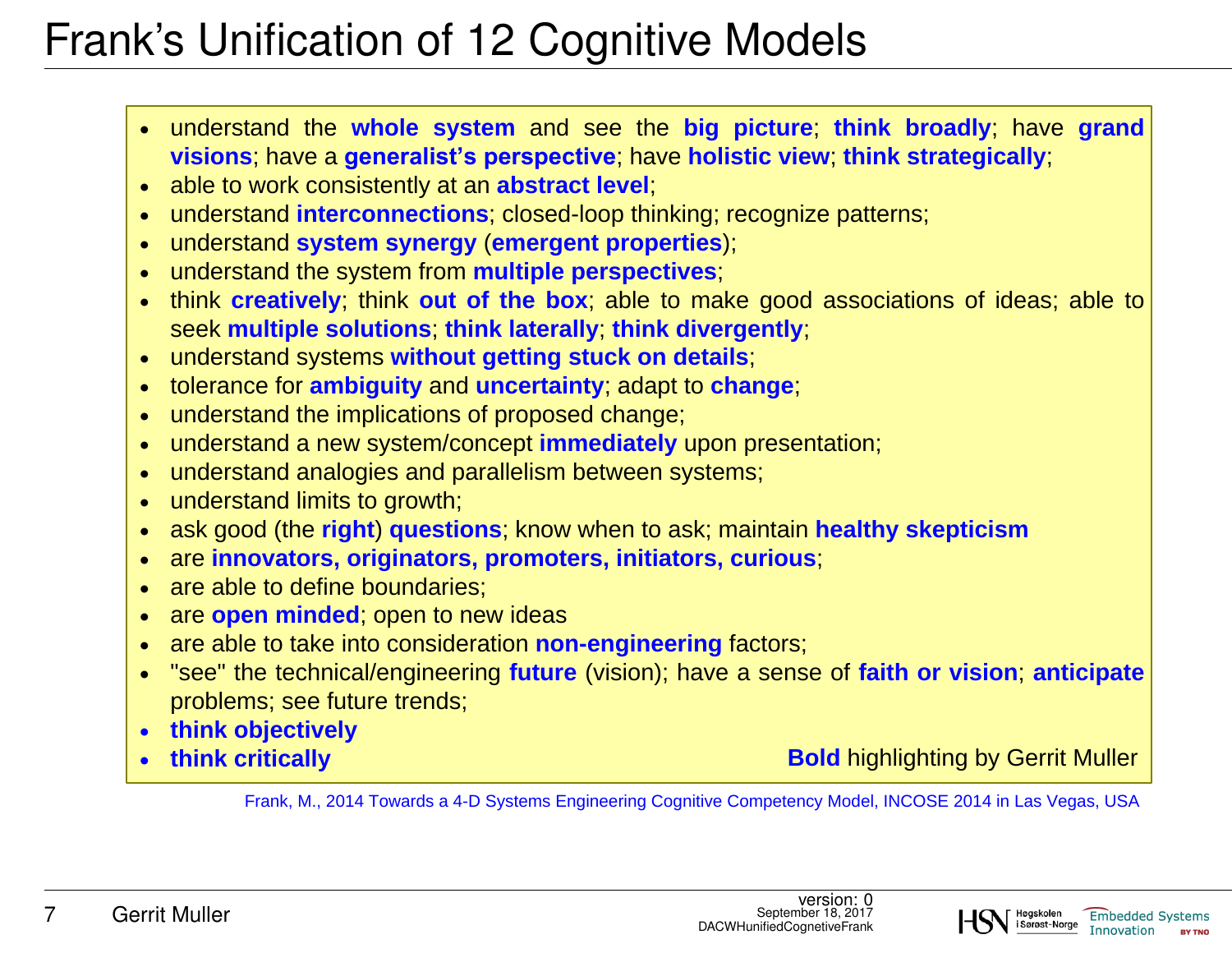# IASA Capabilities Model



https://www.iasaglobal.org/itabok/capability-descriptions/iasas-5-pillars/

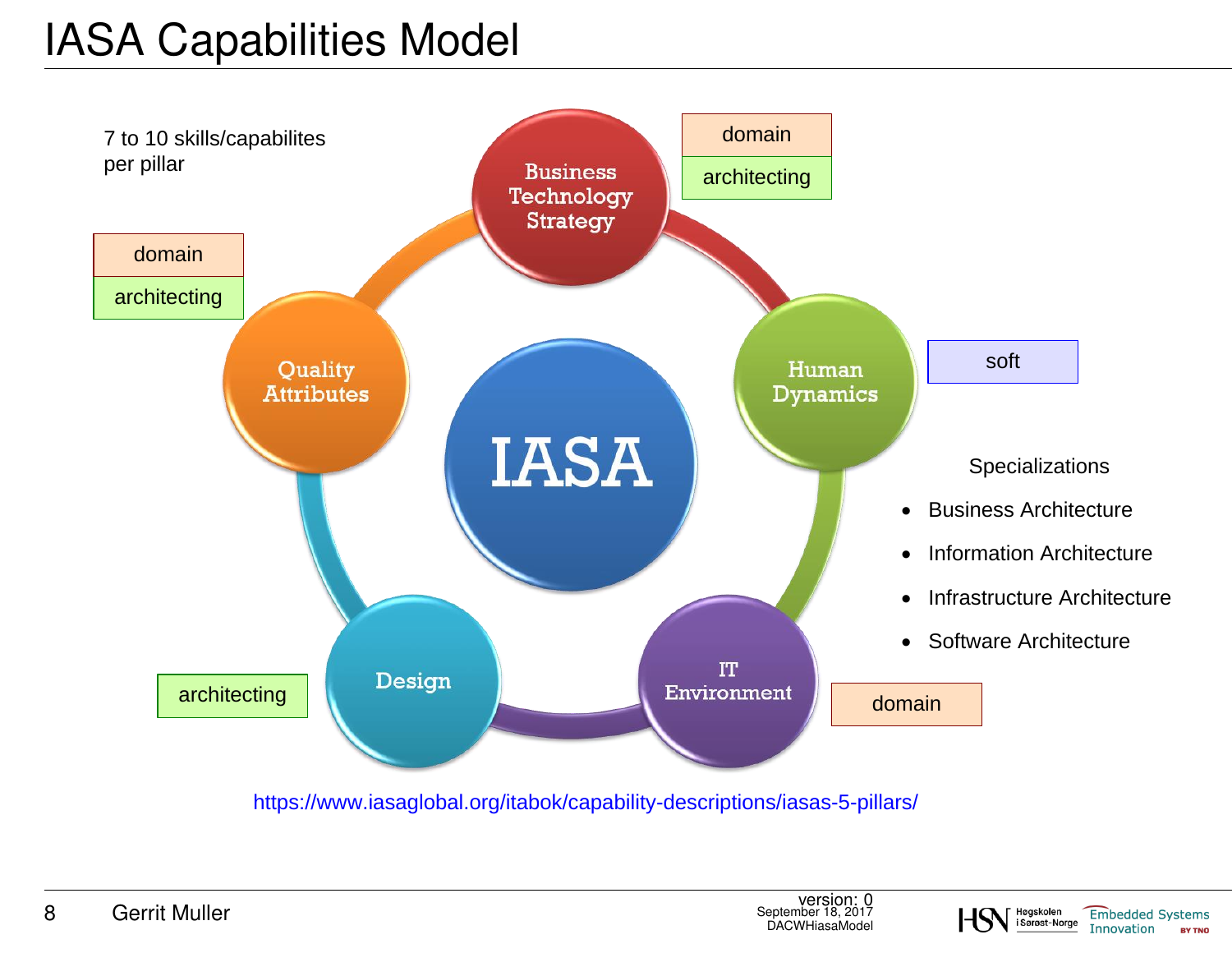# Architecting: The Playing Field

Context and Needs

Taxonomy and Capability Models

## **Architecting: The Playing Field**

Architecting Skills

Høgskolen

i Sørøst-Norge

**Embedded Systems** 

**BY TNO** 

Innovation

Soft Skills

The Educational Challenges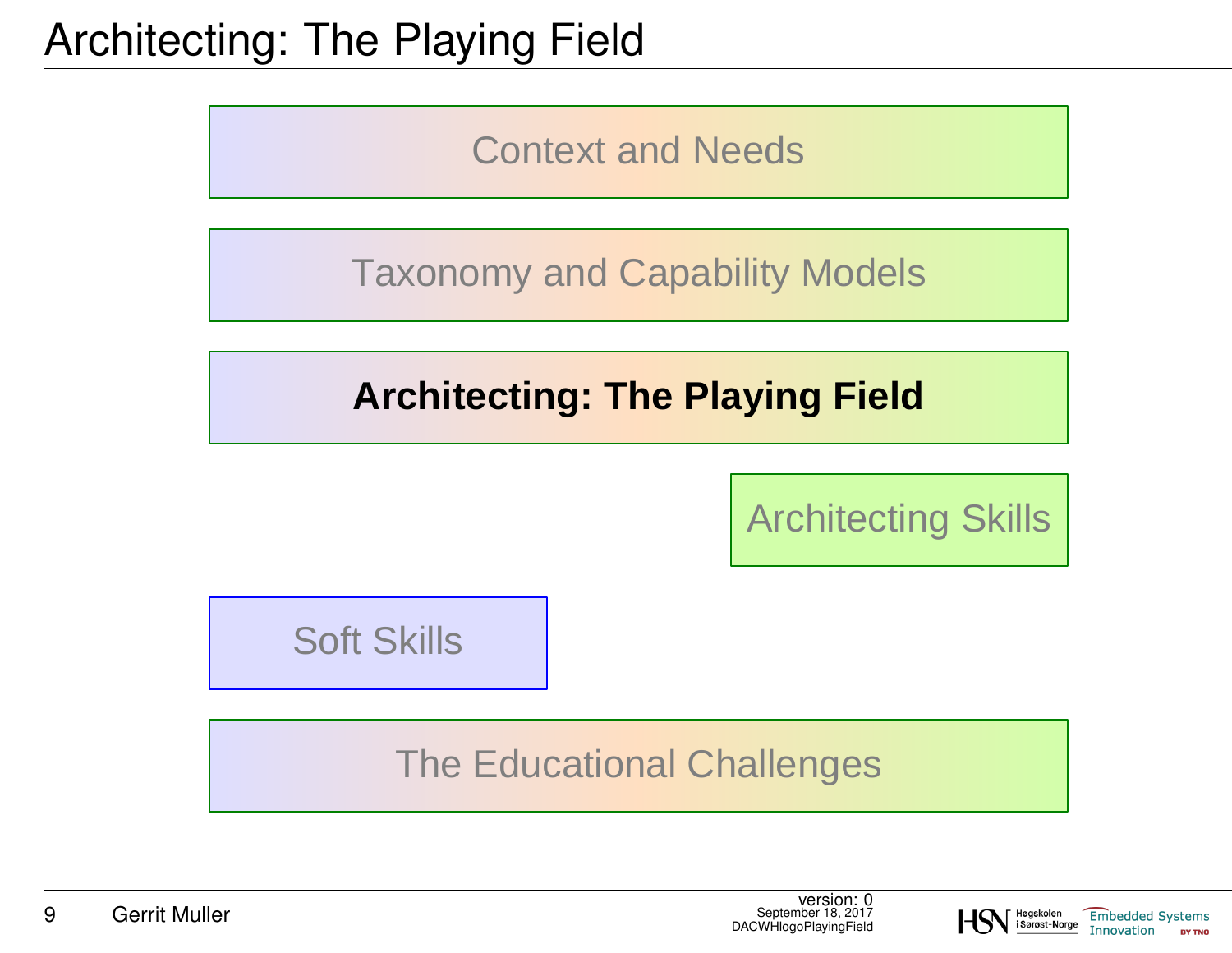# developing organization

# architect

# system of interest

**SEMABcoreEntities** 

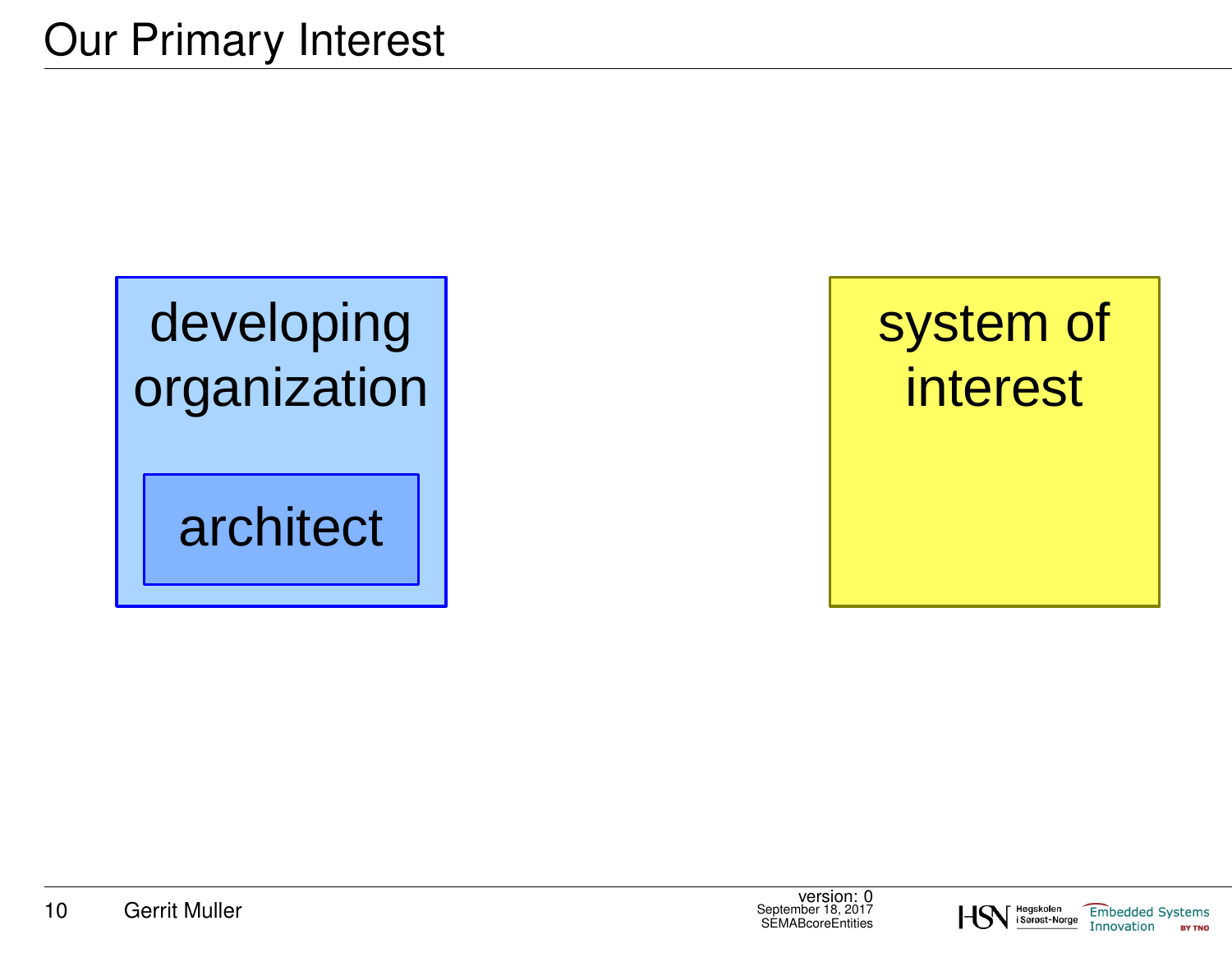# Context and Content; Zoom-out and Zoom-in



Høgskolen

i Sørøst-Norge

**Embedded Systems** 

**BY TNO** 

Innovation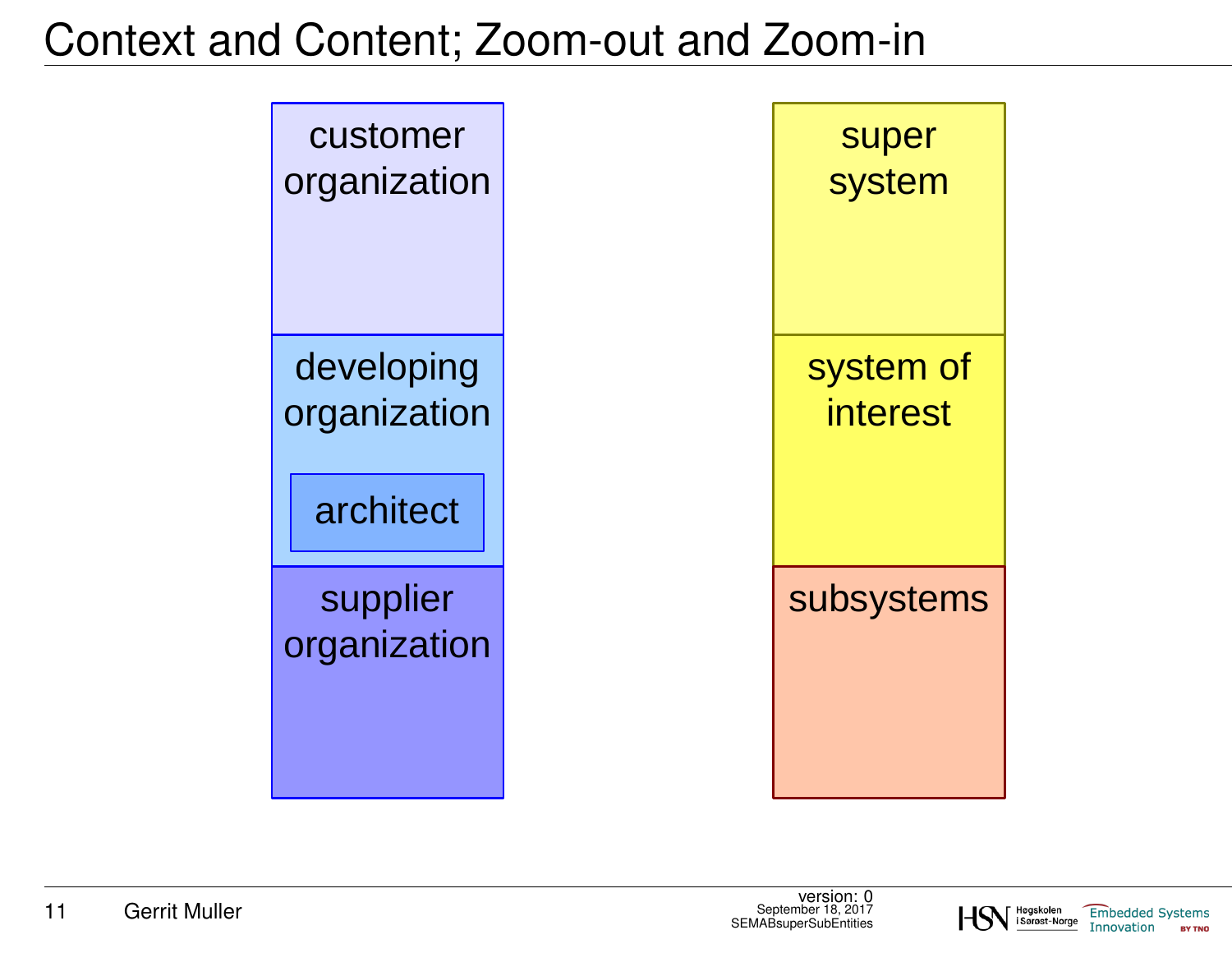# Adding the Time Dimension

|                            | past                       | current               | future                       |
|----------------------------|----------------------------|-----------------------|------------------------------|
| customer<br>organization   | past super<br>system       | super<br>system       | future super<br>system       |
| developing<br>organization | past system<br>of interest | system of<br>interest | future system<br>of interest |
| architect                  | knowledge                  | innovation            |                              |
| supplier<br>organization   | past<br>subsystems         | subsystems            | future<br>subsystems         |

based on TRIZ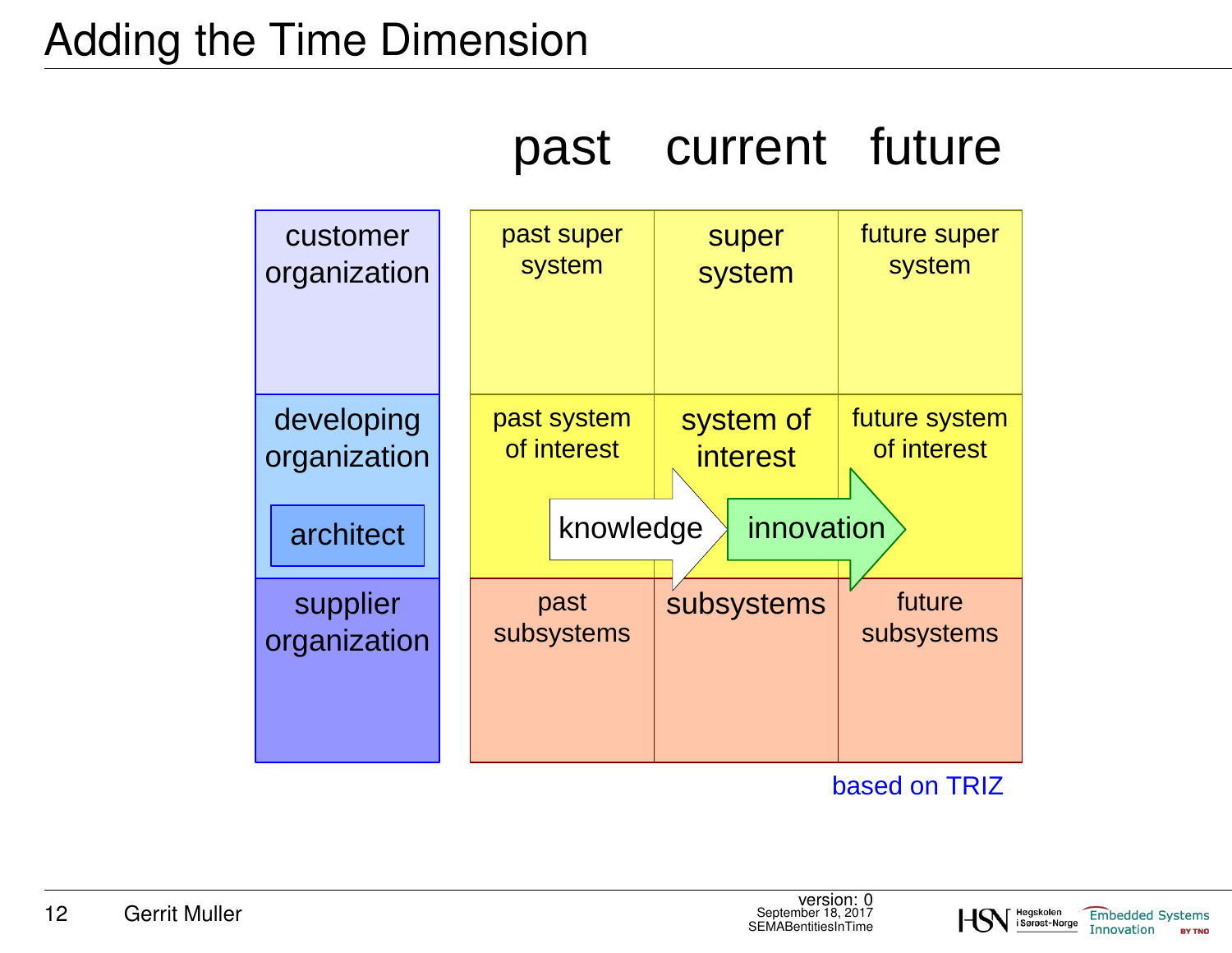# Architect, Architecture, Architecting



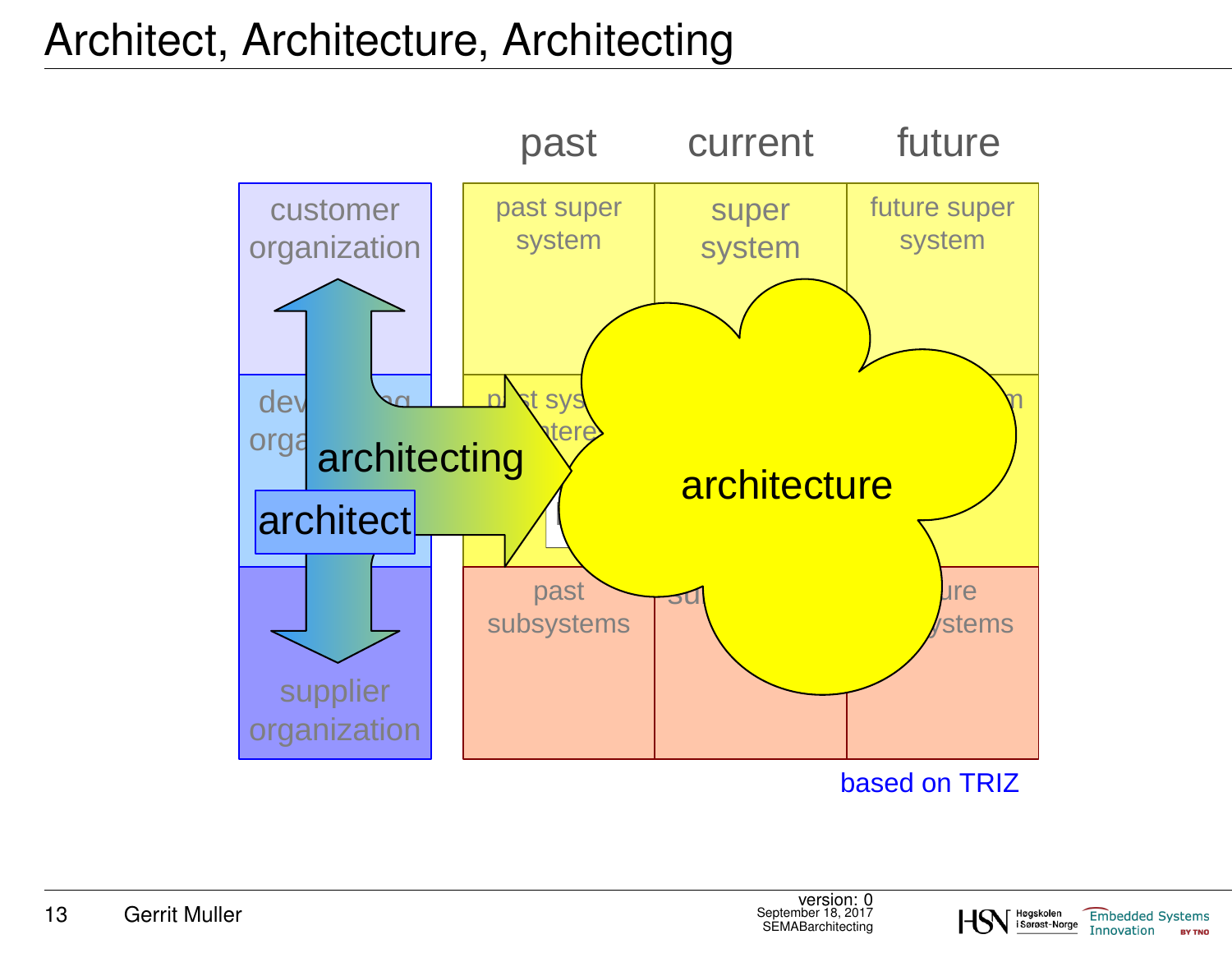# Architecting Skills



Taxonomy and Capability Models

Architecting: The Playing Field



Soft Skills

The Educational Challenges

- Main Views
	- · Static, parts
	- · Dynamic Behavior
	- · Quality Attributes
- · Conceptual Modeling & Visualizations
- **Multiple Levels of** Abstraction

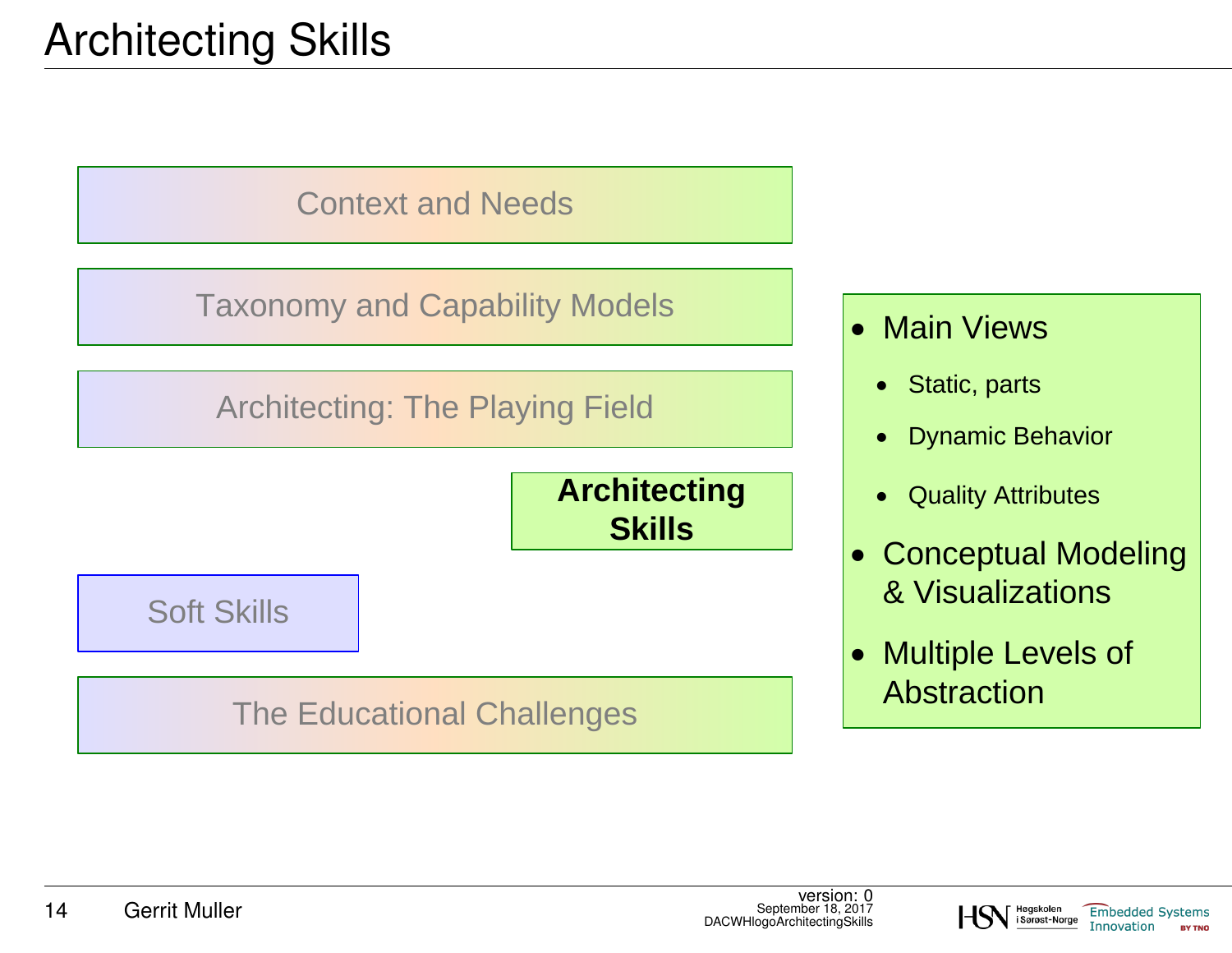Parts, Dynamics, Quality Attributes

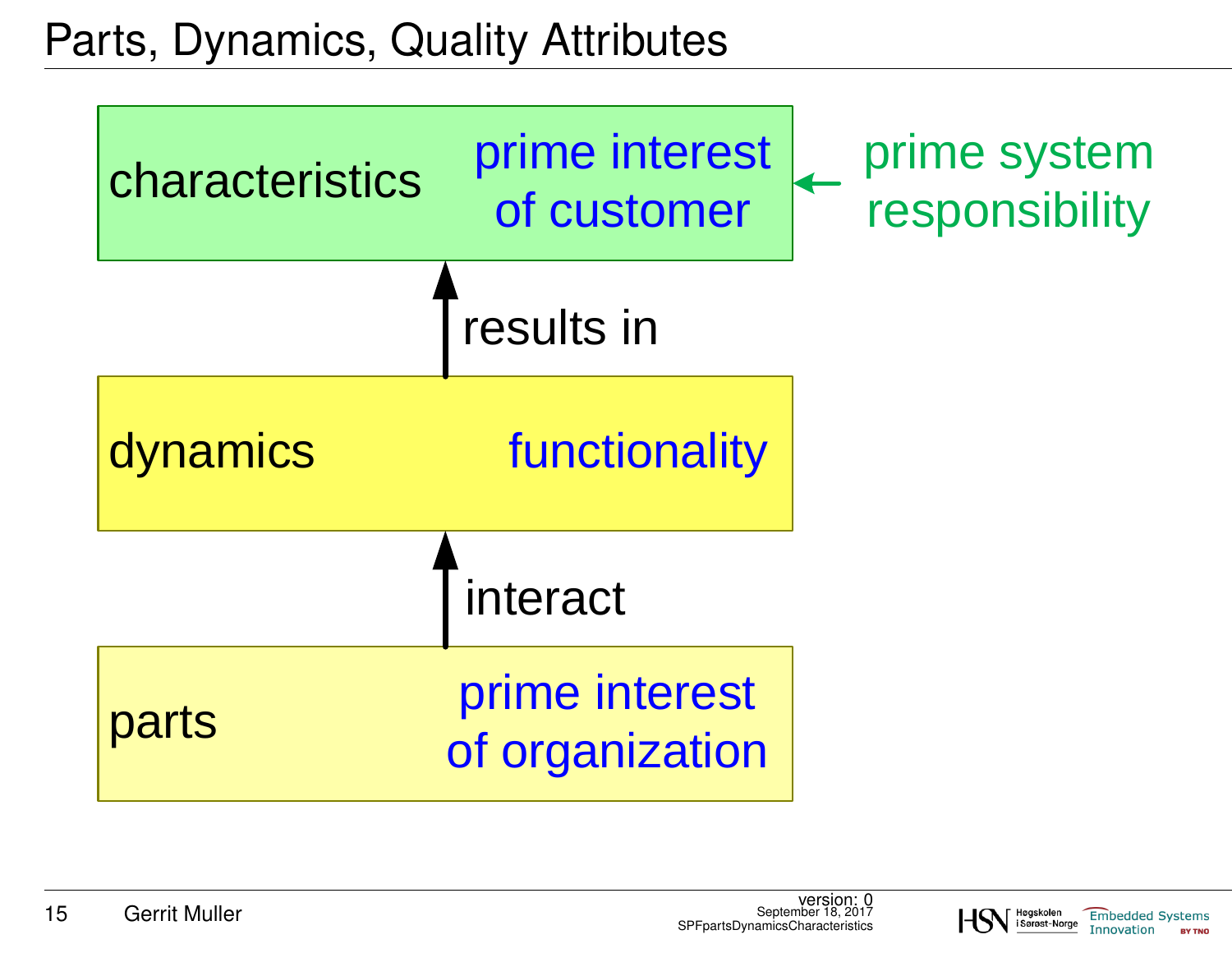# Partitioning is Applied Recursively



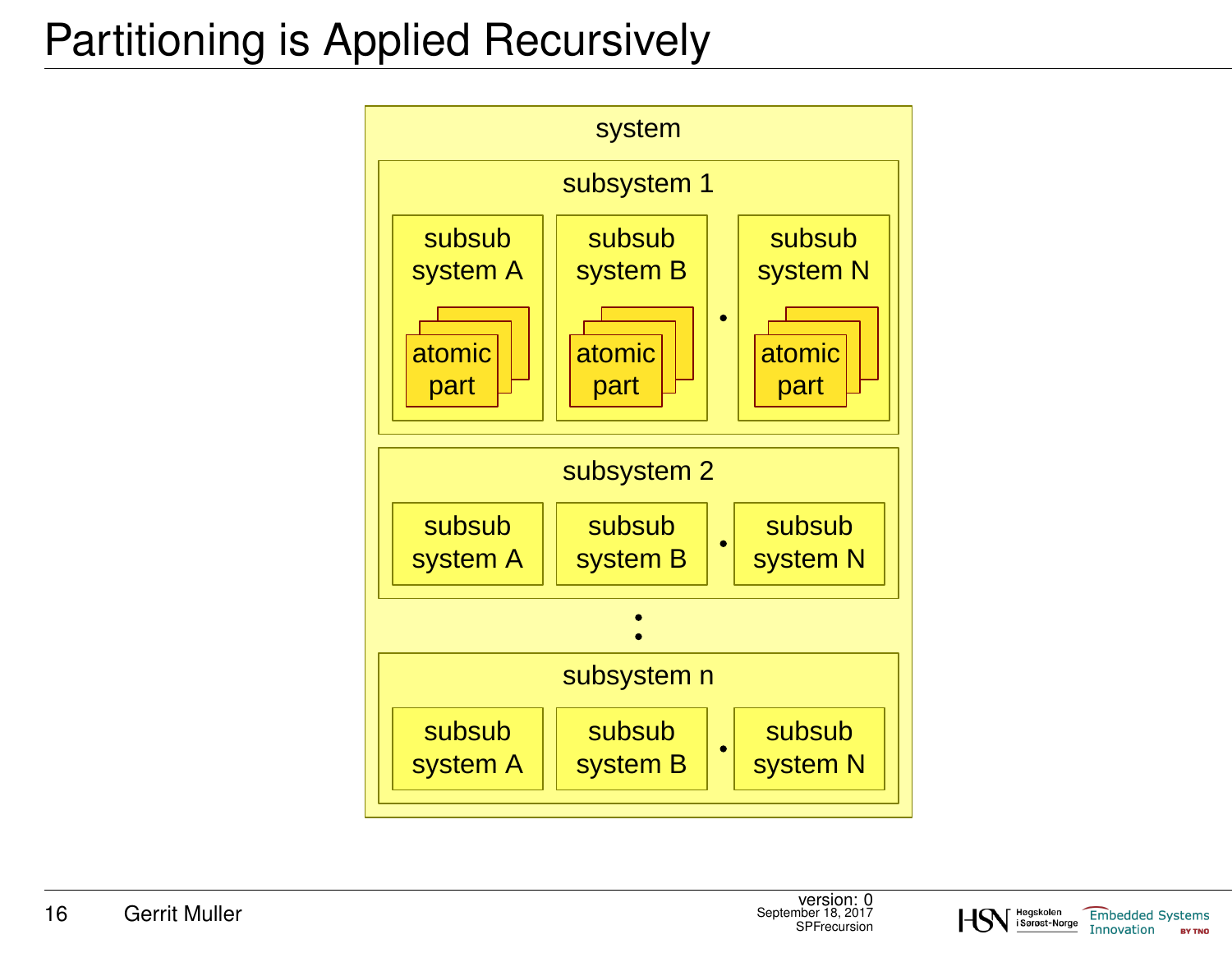# Dynamic Behavior Requires Many Visualizations



Høaskolen

i Sørøst-Norge

**Embedded Systems** 

Innovation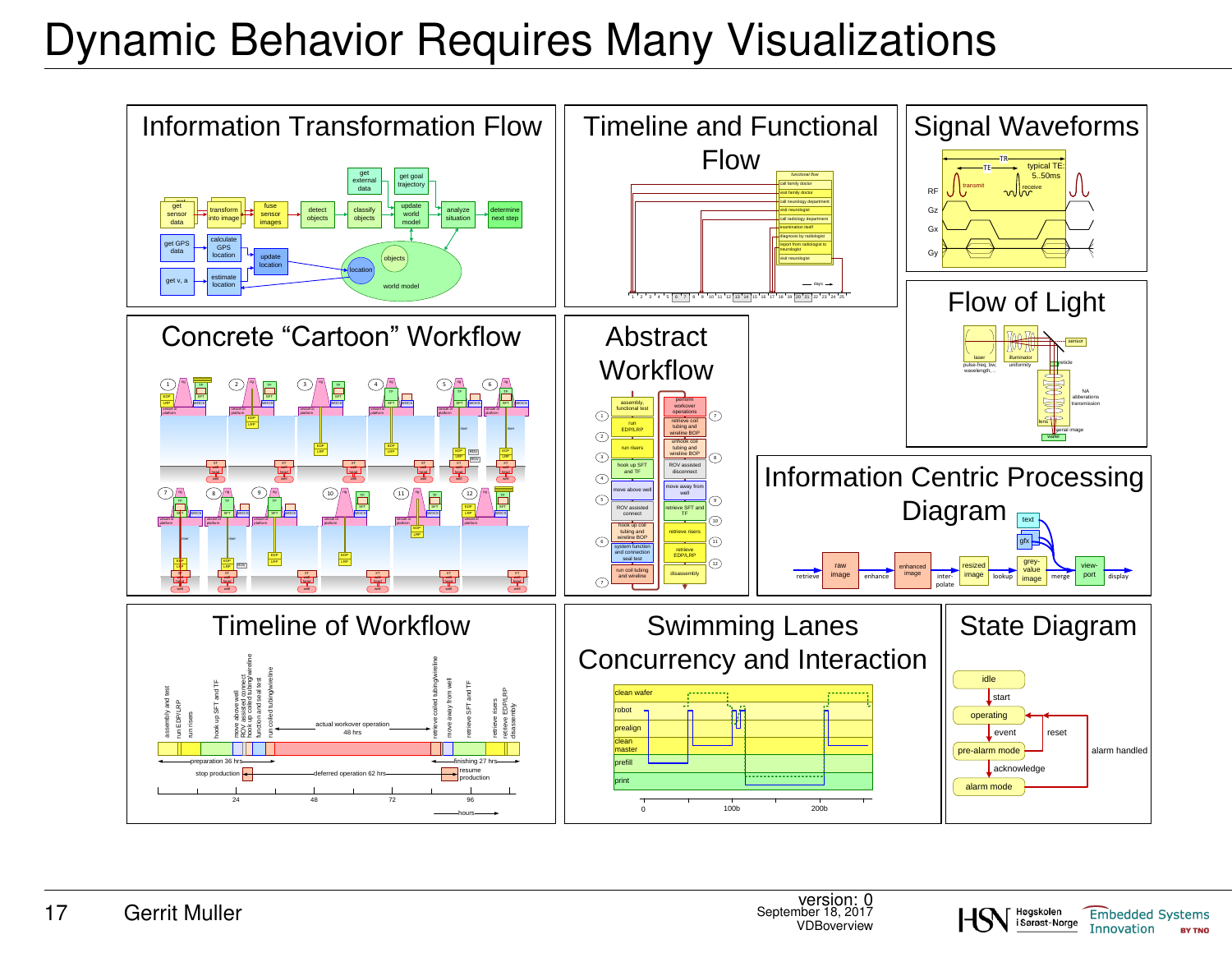# when performing <**function>**? of the **<component>**  How about the *<u>characteristic</u>*



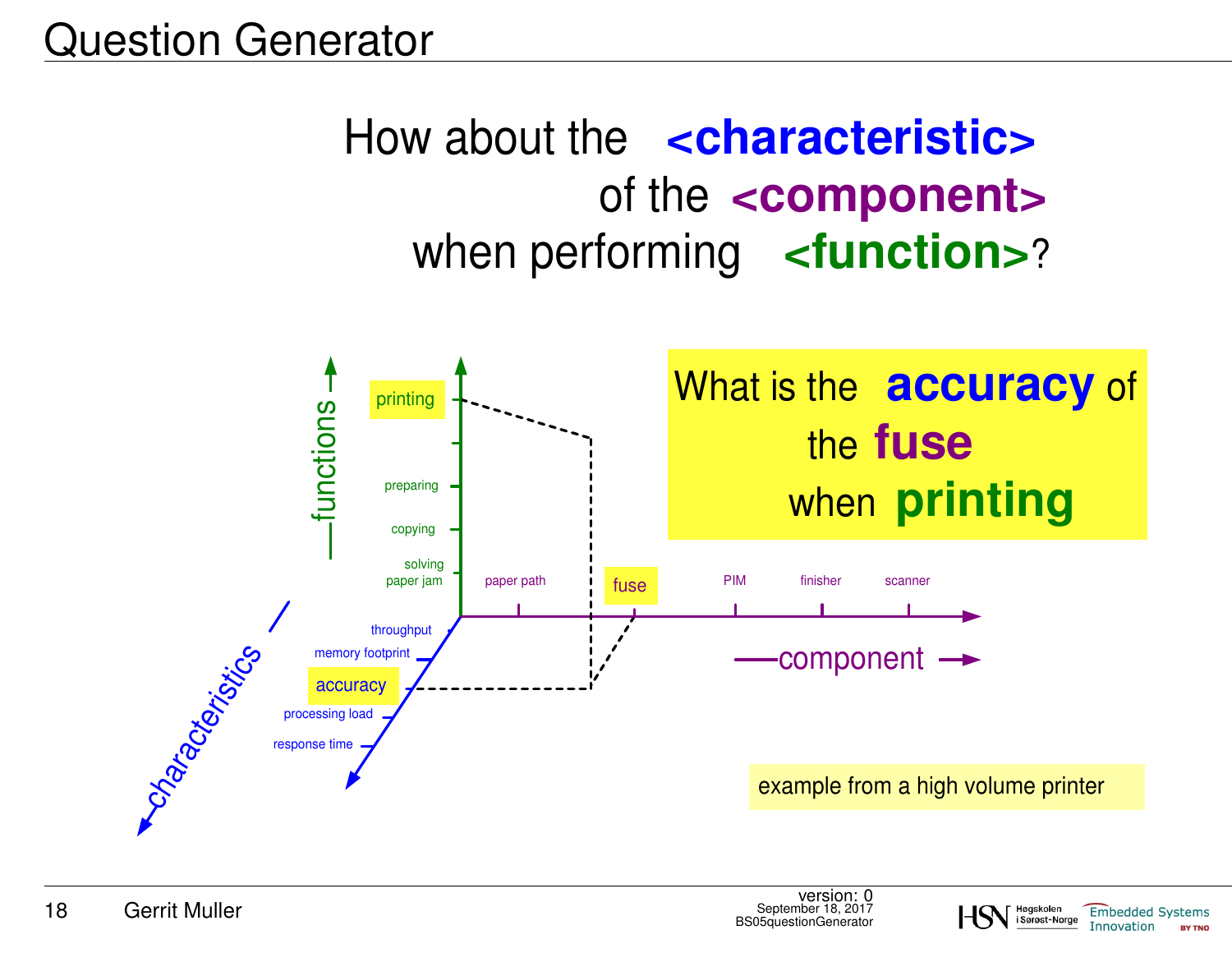# Example Technical Budget



Høgskolen

i Sørøst-Norge

**Embedded Systems** 

**BY TNO** 

Innovation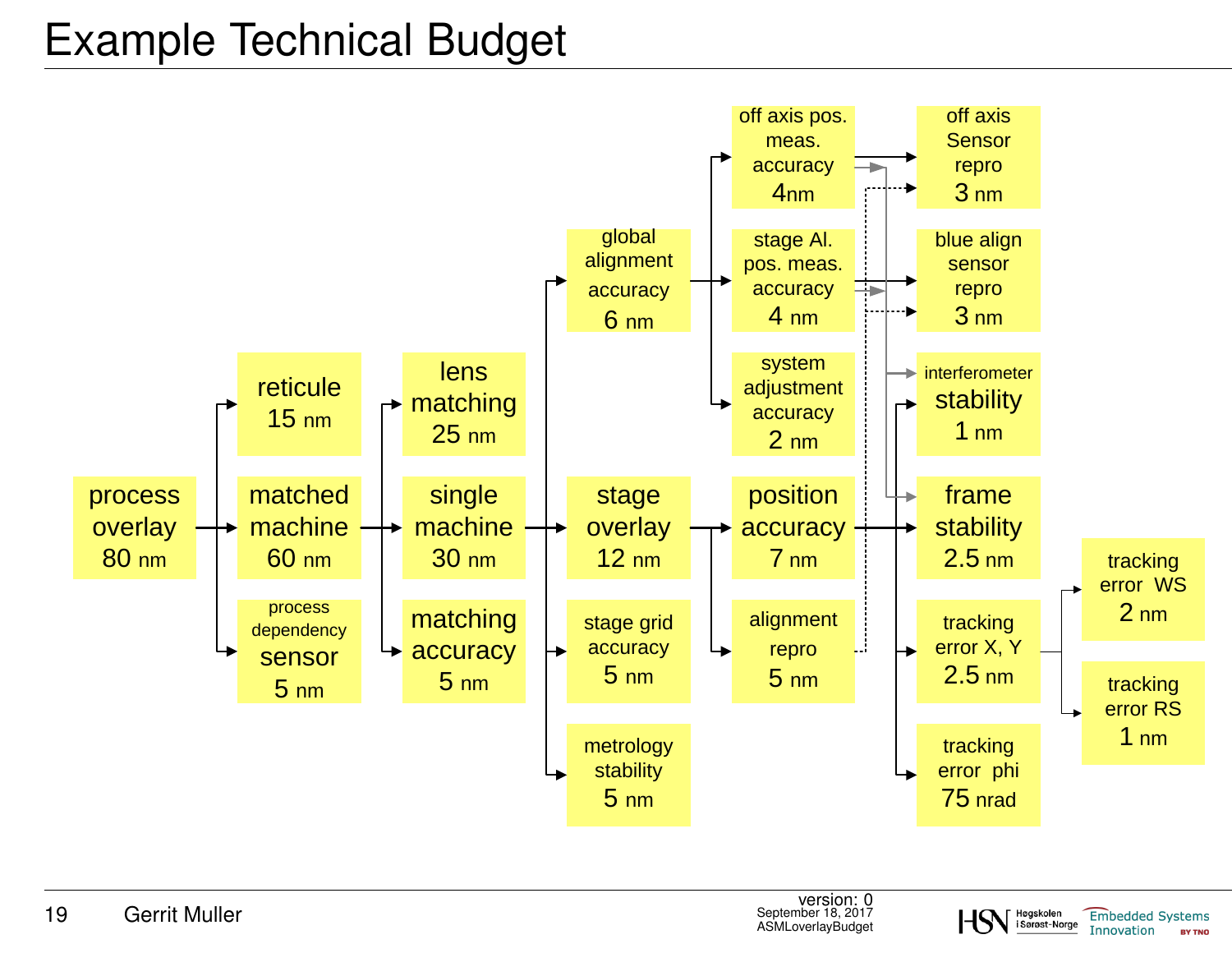# Conceptual Modeling and Visualizations



*Conceptual Models* support **communication**, facilitate **reasoning**, support **decision making**, and create and maintain **understanding**, **insight**, and **overview**

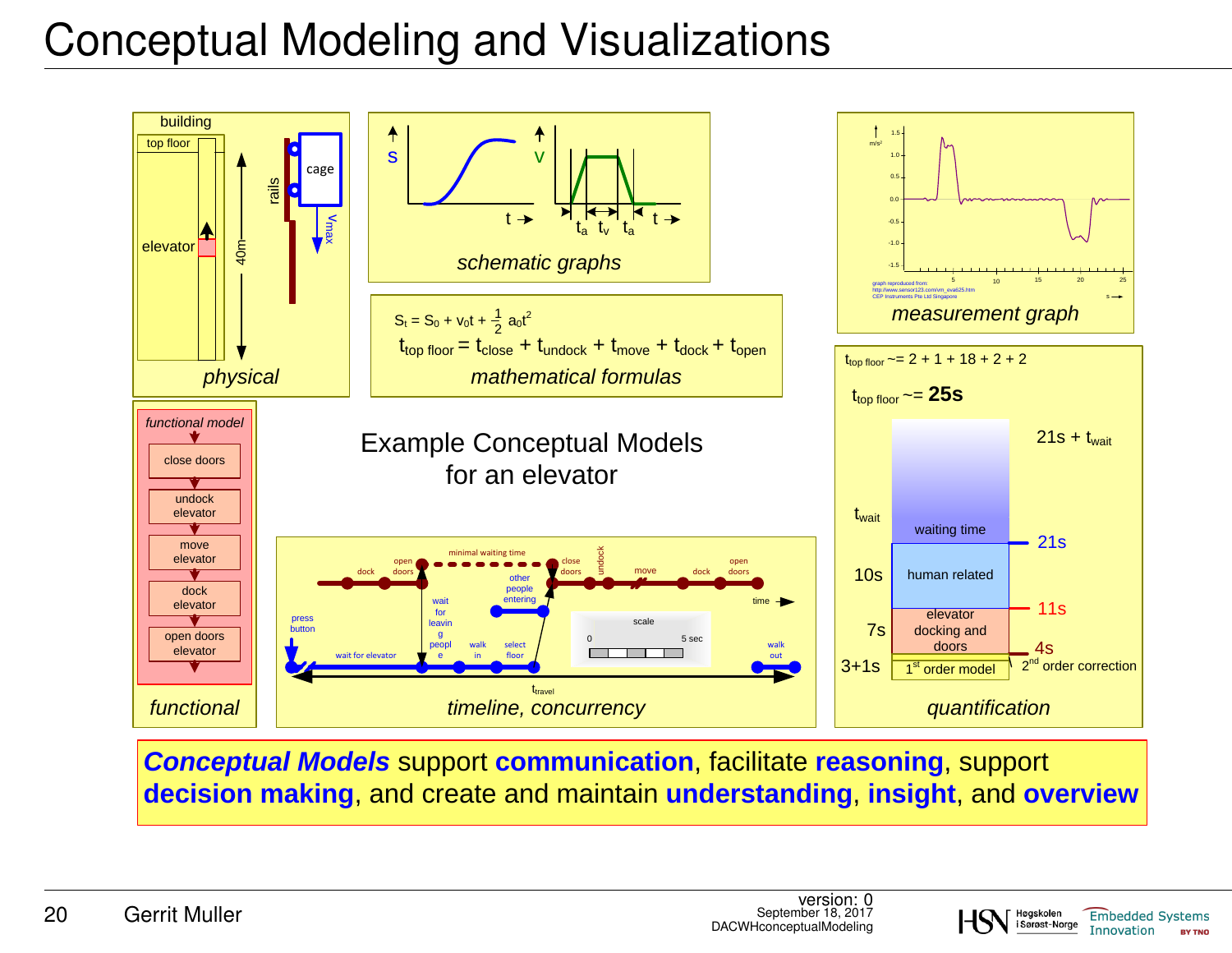# Level of Abstraction Single System





**BY TNO**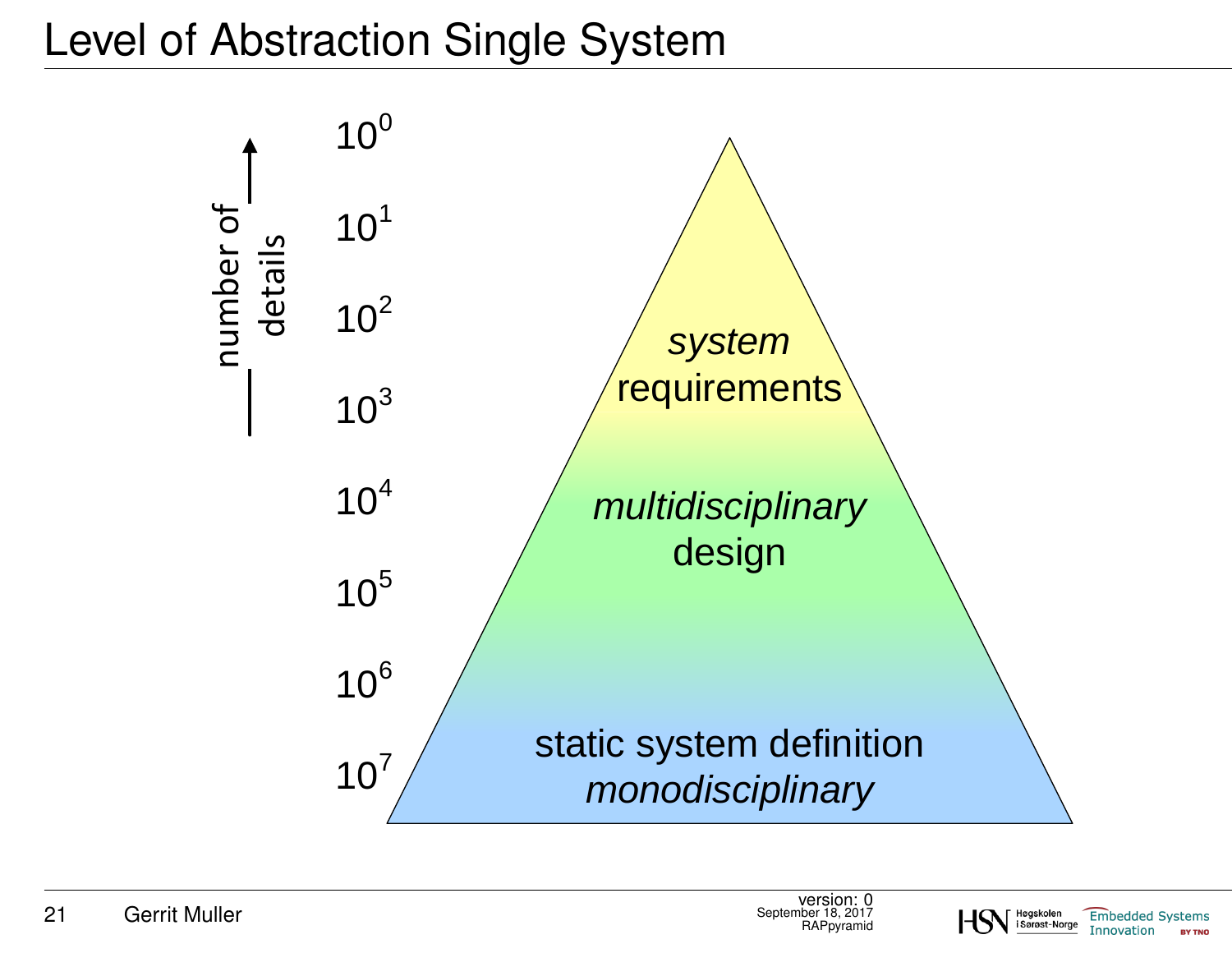# From system to Product Family or Portfolio



Høgskolen<br>i Sørøst-Norge

**Embedded Systems** Innovation

**BY TNO**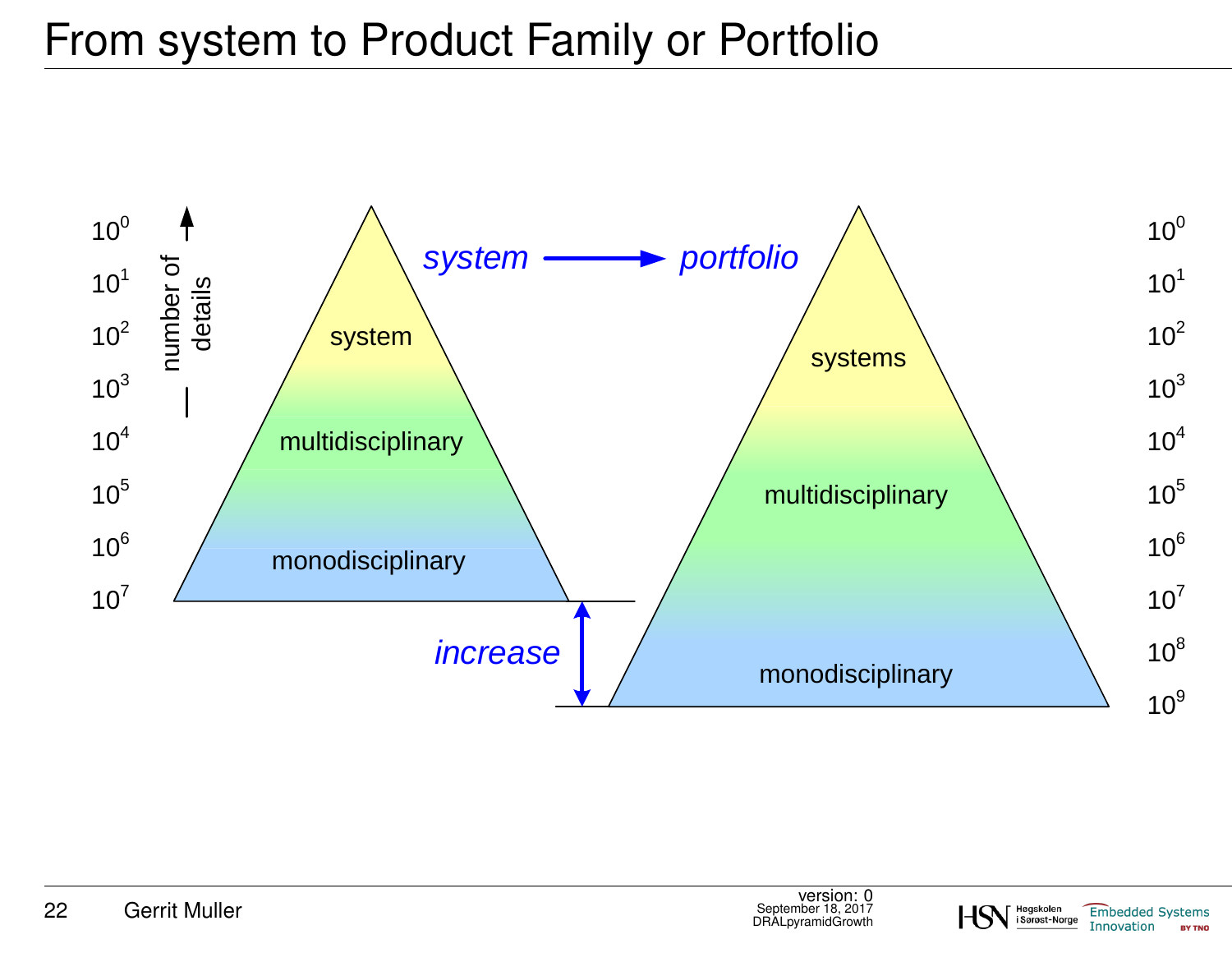# Product Family in Context



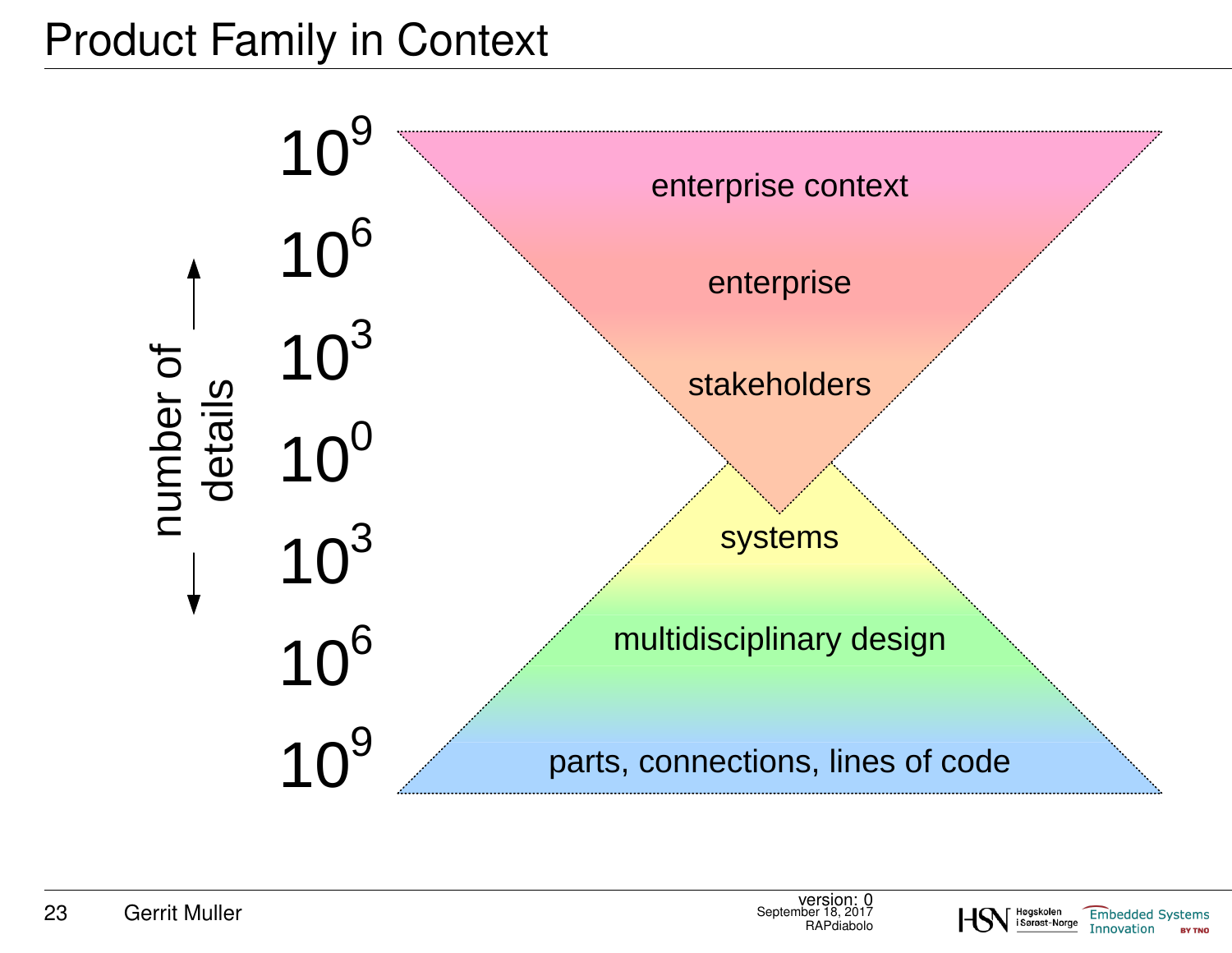# Engineering





**BY TNO**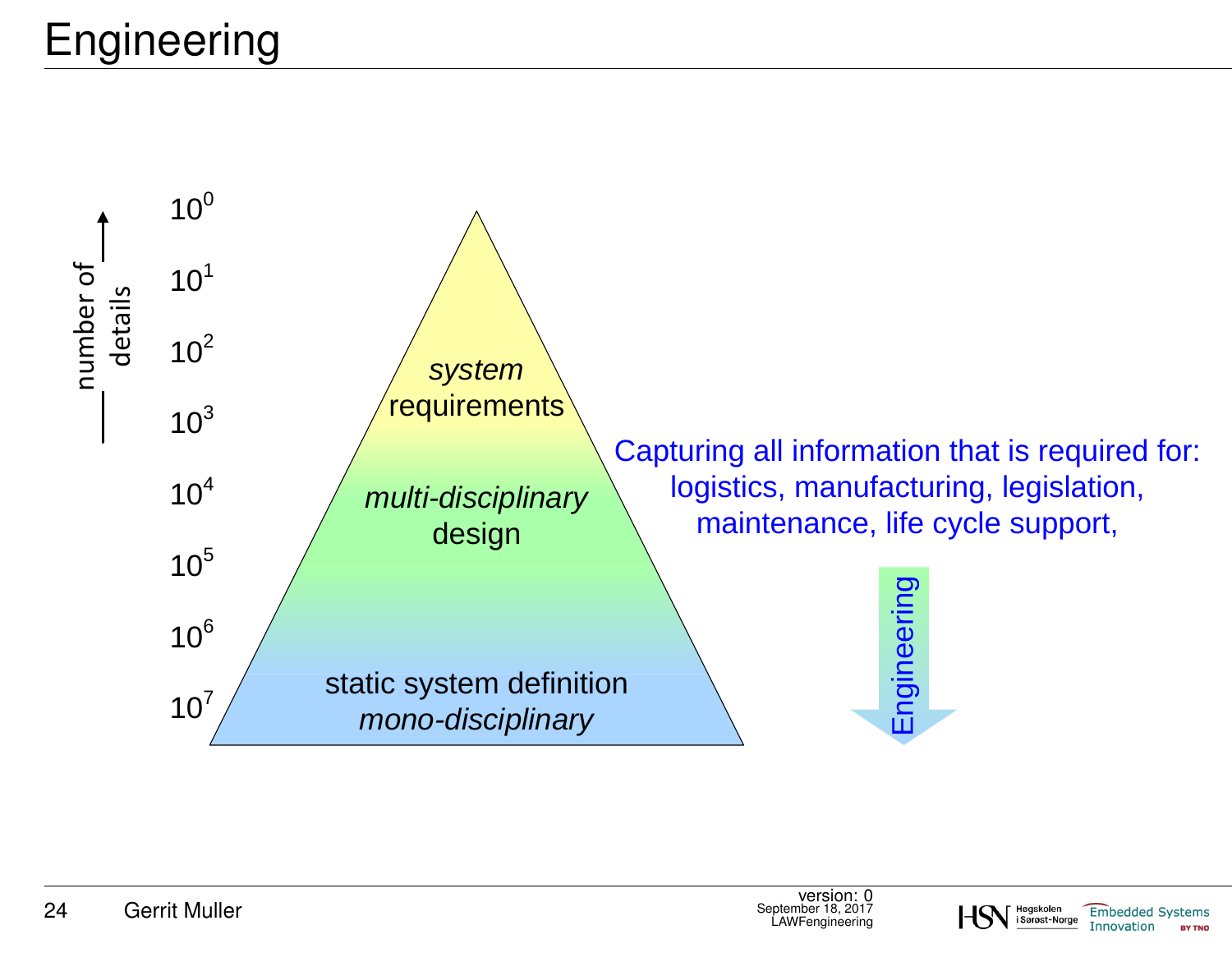

version: 0<br>September 18, 2017 **LAWF**desian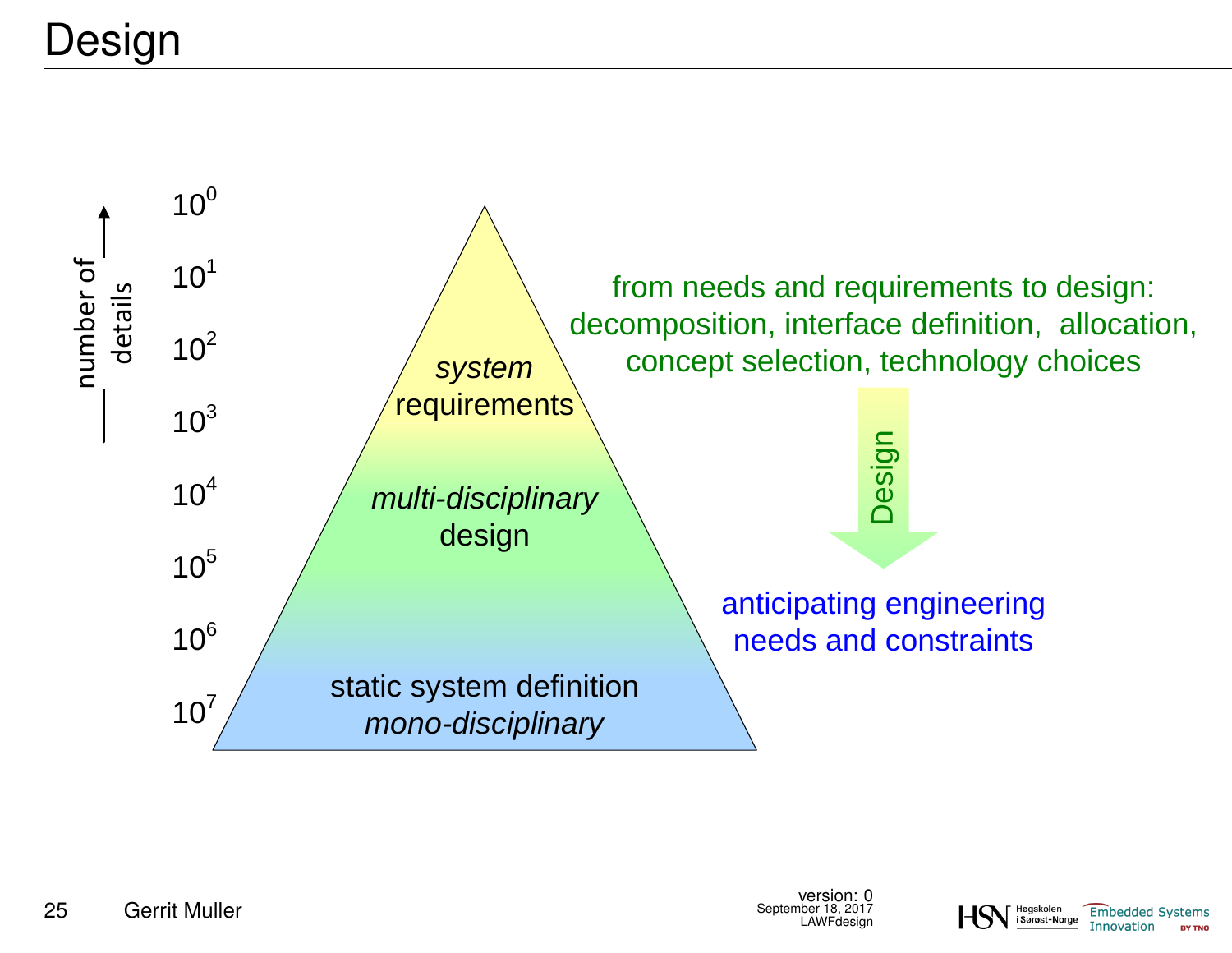# Architecting



Høgskolen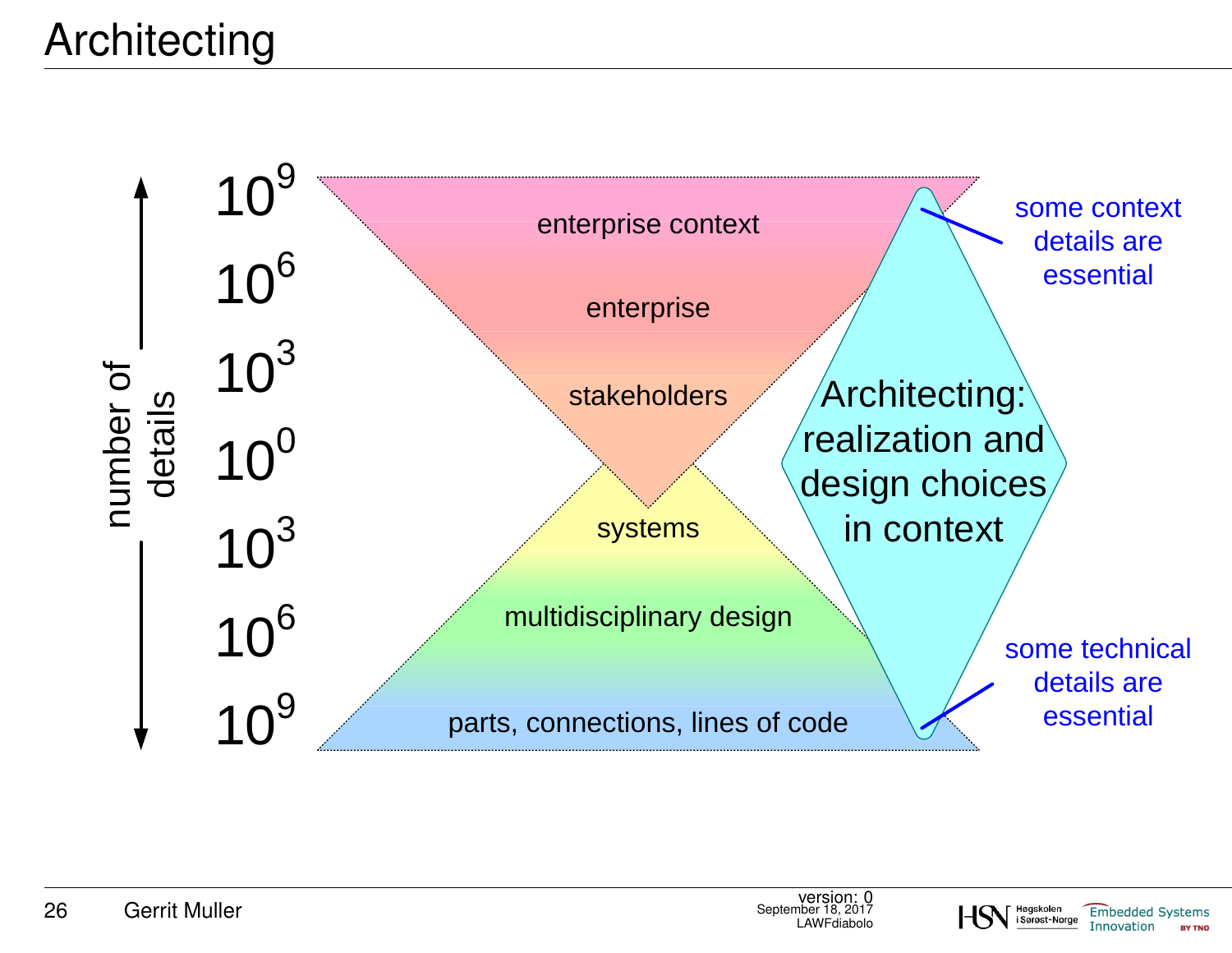# Frequently observed gaps

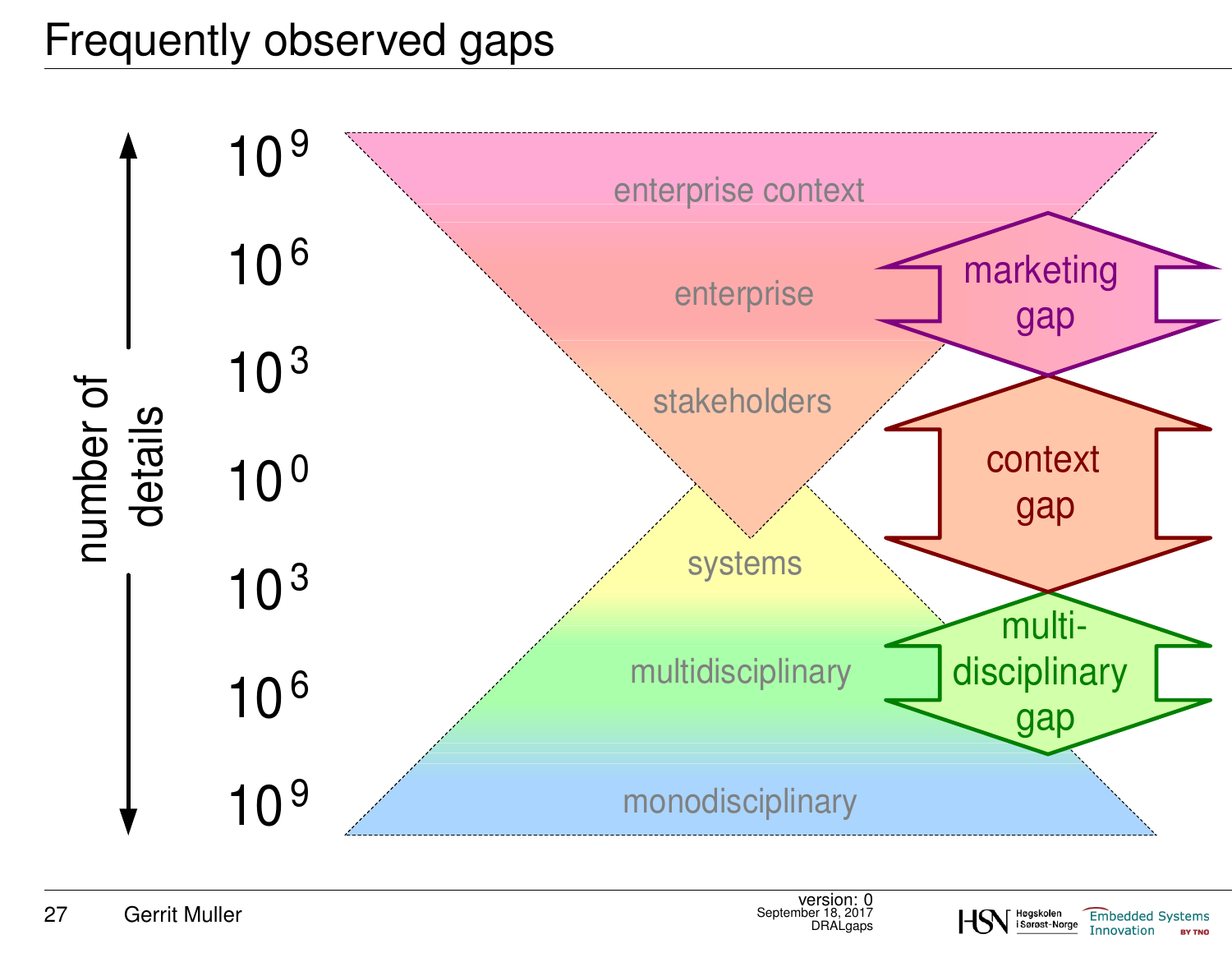# Architect Coverage of Problem and Solution Space



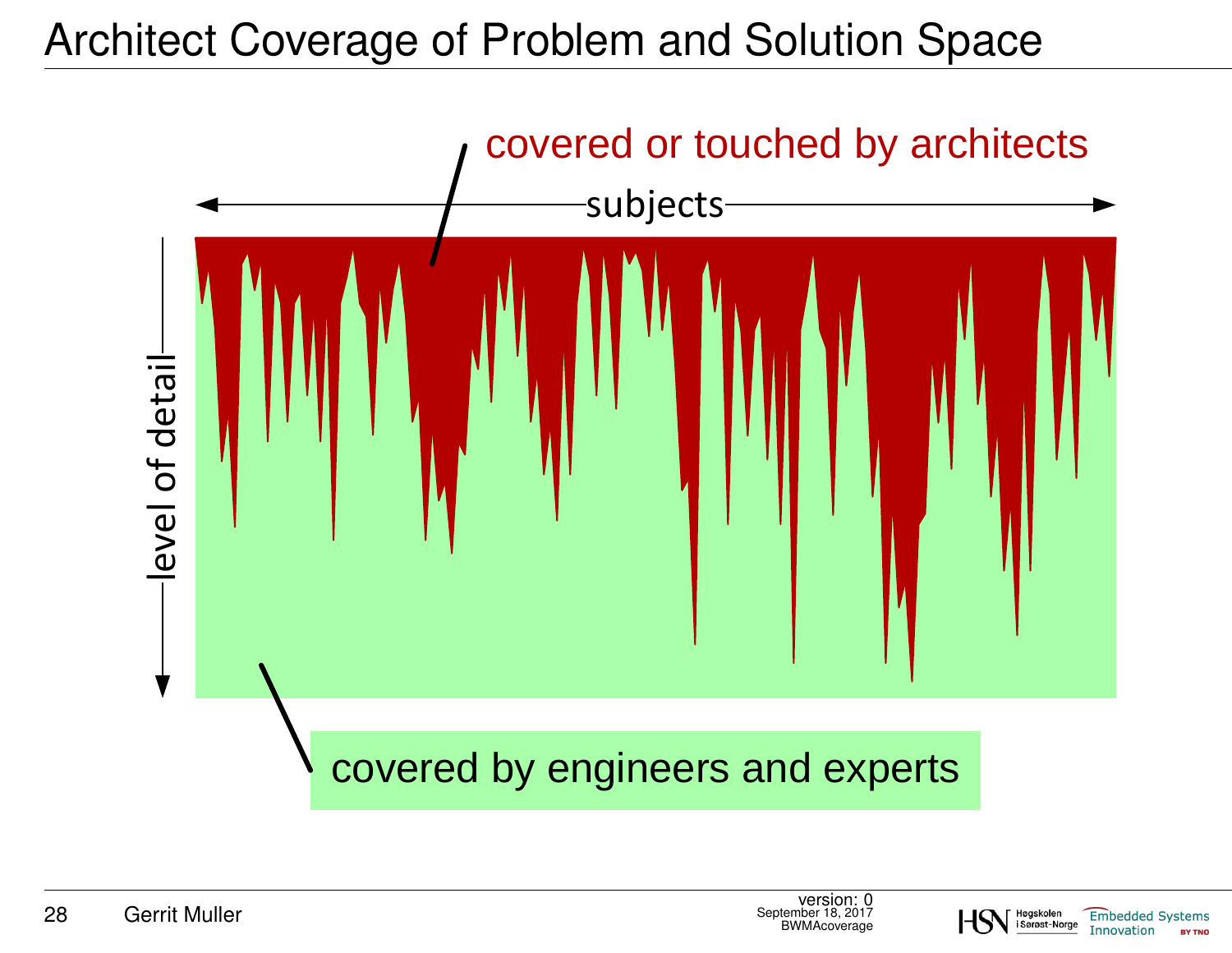Context and Needs

Taxonomy and Capability Models

Architecting: The Playing Field

Architecting Skills

**Soft Skills**

The Educational Challenges

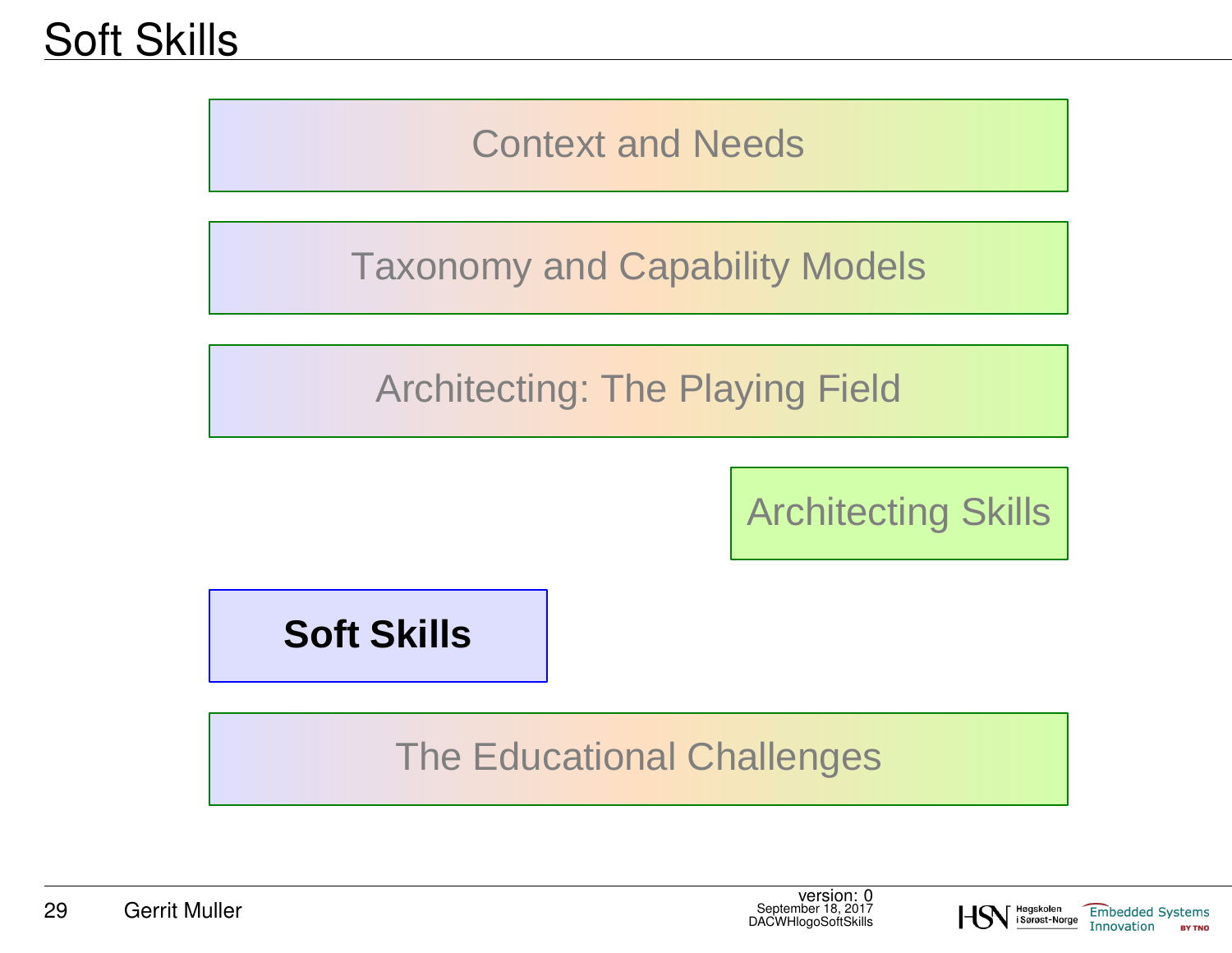# What Soft Skills?

| IASA Human Dynamics <sup>1</sup><br><b>Managing the Culture</b> | DoD Competency Model (DAU<br>2013) Professional <sup>2</sup>                        | <b>Specific Architecting Human</b><br><b>Aspects (Gerrit Muller)</b> <sup>3</sup> |
|-----------------------------------------------------------------|-------------------------------------------------------------------------------------|-----------------------------------------------------------------------------------|
| <b>Customer Relations</b>                                       | 24. Professional Ethics                                                             | Self Awareness, Confidence                                                        |
| Leadership and Management                                       | 25. Leading High-Performance<br><b>Teams</b>                                        | Communication                                                                     |
| <b>Peer Interaction</b>                                         | 26. Communication                                                                   | Body Language / non-<br>verbal Communication                                      |
| <b>Collaboration and Negotiation</b>                            | 27. Coaching and Mentoring                                                          | • Active Listening                                                                |
| <b>Presentation Skills</b>                                      | 28. Managing Stakeholders                                                           | Empathy, Coping with                                                              |
| <b>Writing Skills</b>                                           | 29. Mission and Results Focus                                                       | <b>Emotions</b>                                                                   |
|                                                                 | 30. Personal Effectiveness/Peer                                                     | <b>Group Dynamics</b>                                                             |
|                                                                 | Interaction                                                                         | Conflicts                                                                         |
|                                                                 | new <i>INCOSE</i> framework                                                         | <b>Politics</b>                                                                   |
|                                                                 | proposes a similar set:<br>Communications, Ethics and<br>Professionalism, Technical | and much and much more                                                            |
|                                                                 | Leadership, Negotiation, Team                                                       |                                                                                   |
|                                                                 | Dynamics, Facilitation, Emotional<br>Intelligence, Coaching and Mentoring           |                                                                                   |

**<sup>1</sup>** http://www.iasaglobal.org/itabok/capability-descriptions/

**<sup>2</sup>** http://sebokwiki.org/wiki/Roles\_and\_Competencies#INCOSE\_SE\_Competency\_Model

**3** collected from www.gaudisite.nl from various papers and presentations



**BY TNO**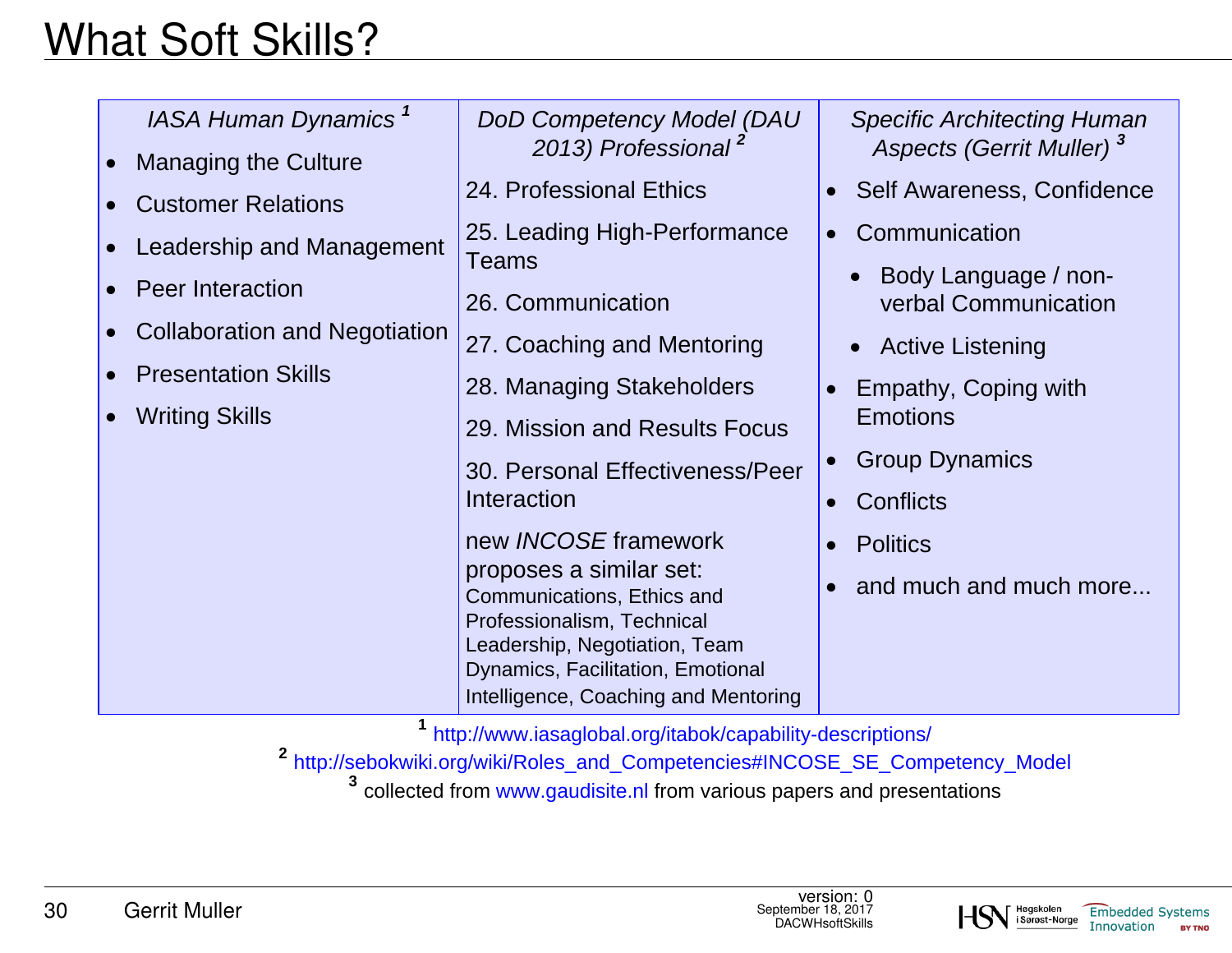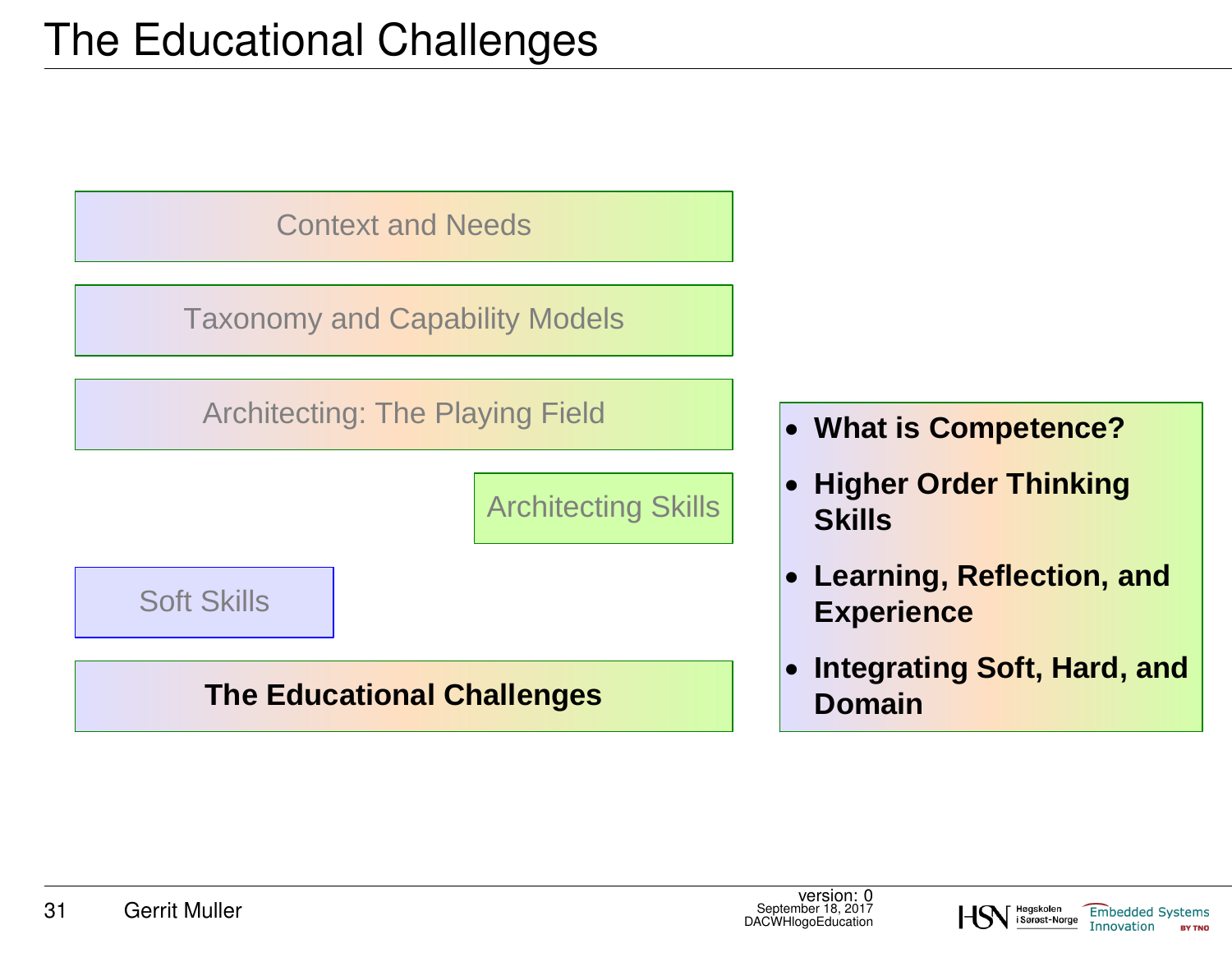Competence Requires Various Learning Styles

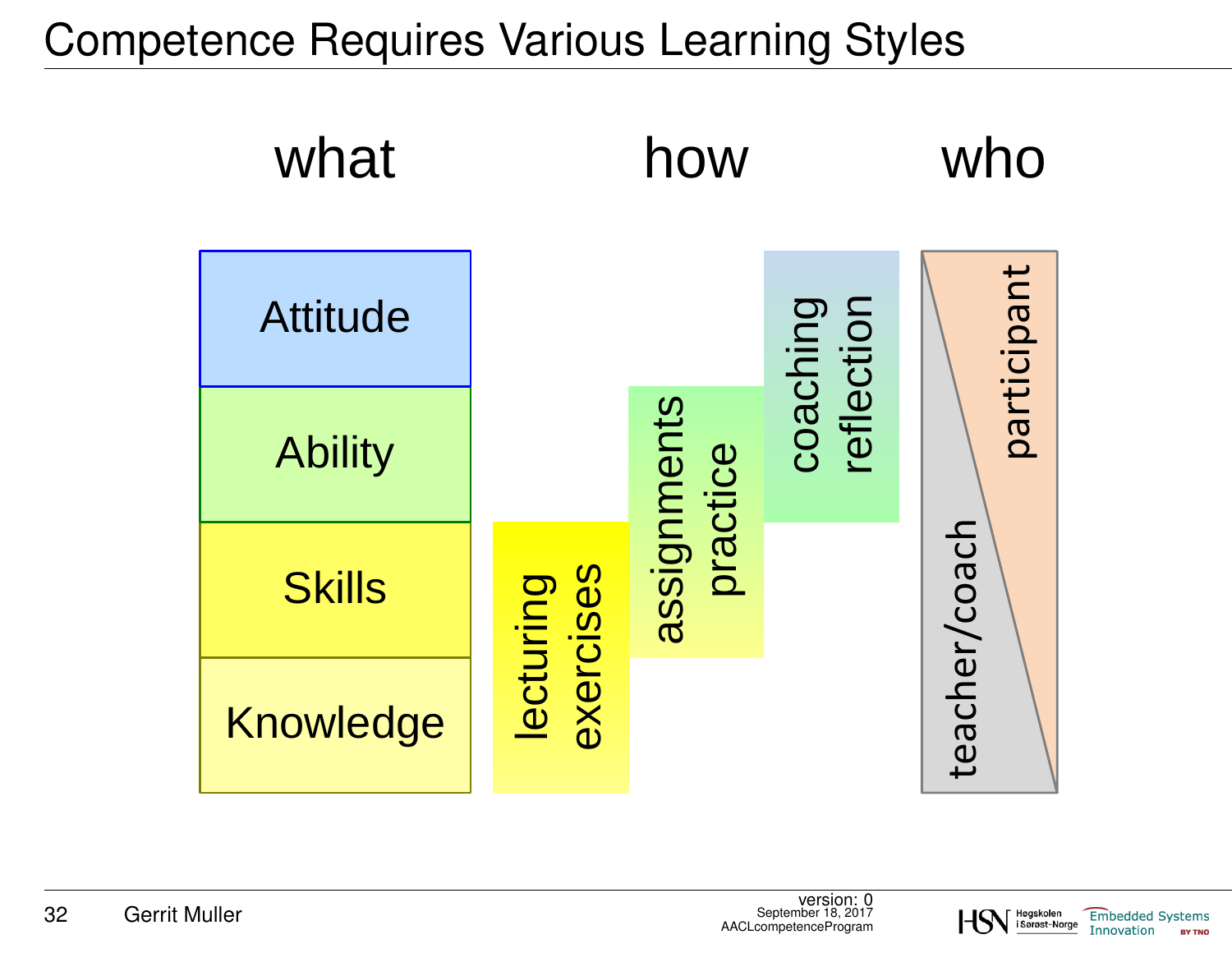# Bloom's Taxonomy and Higher Order Thinking Skills



**Embedded Systems** 

Innovation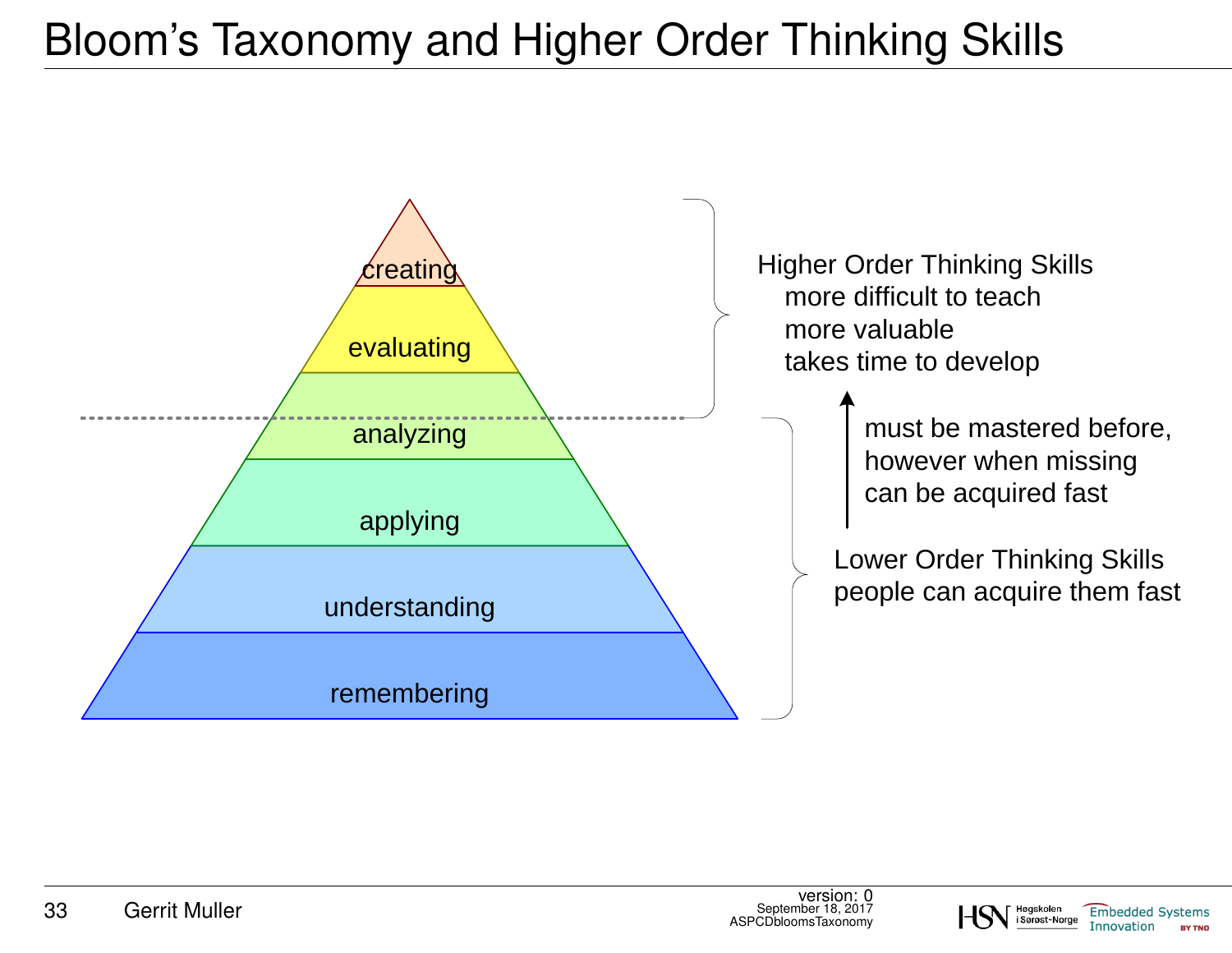

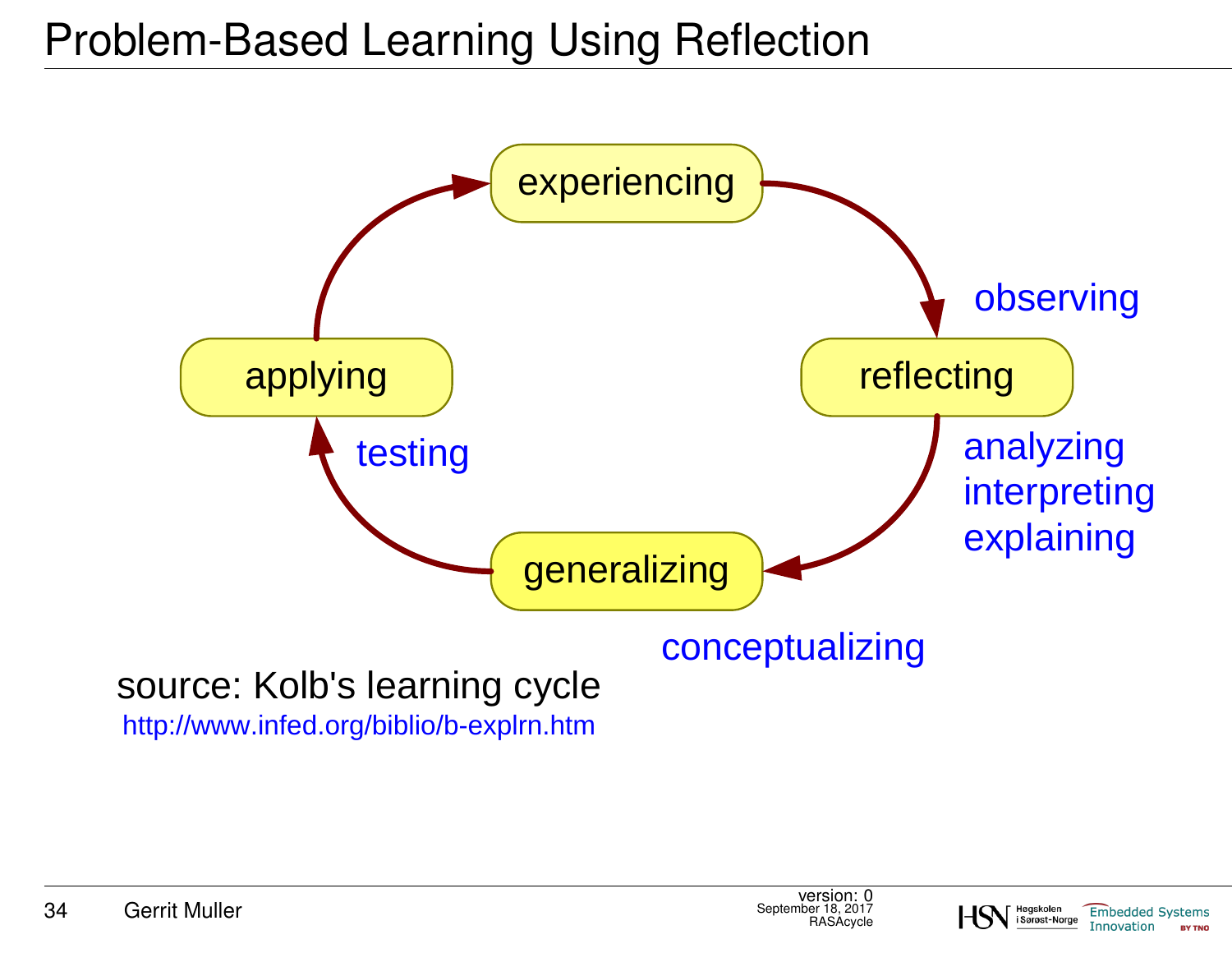# Role of Experience in Learning





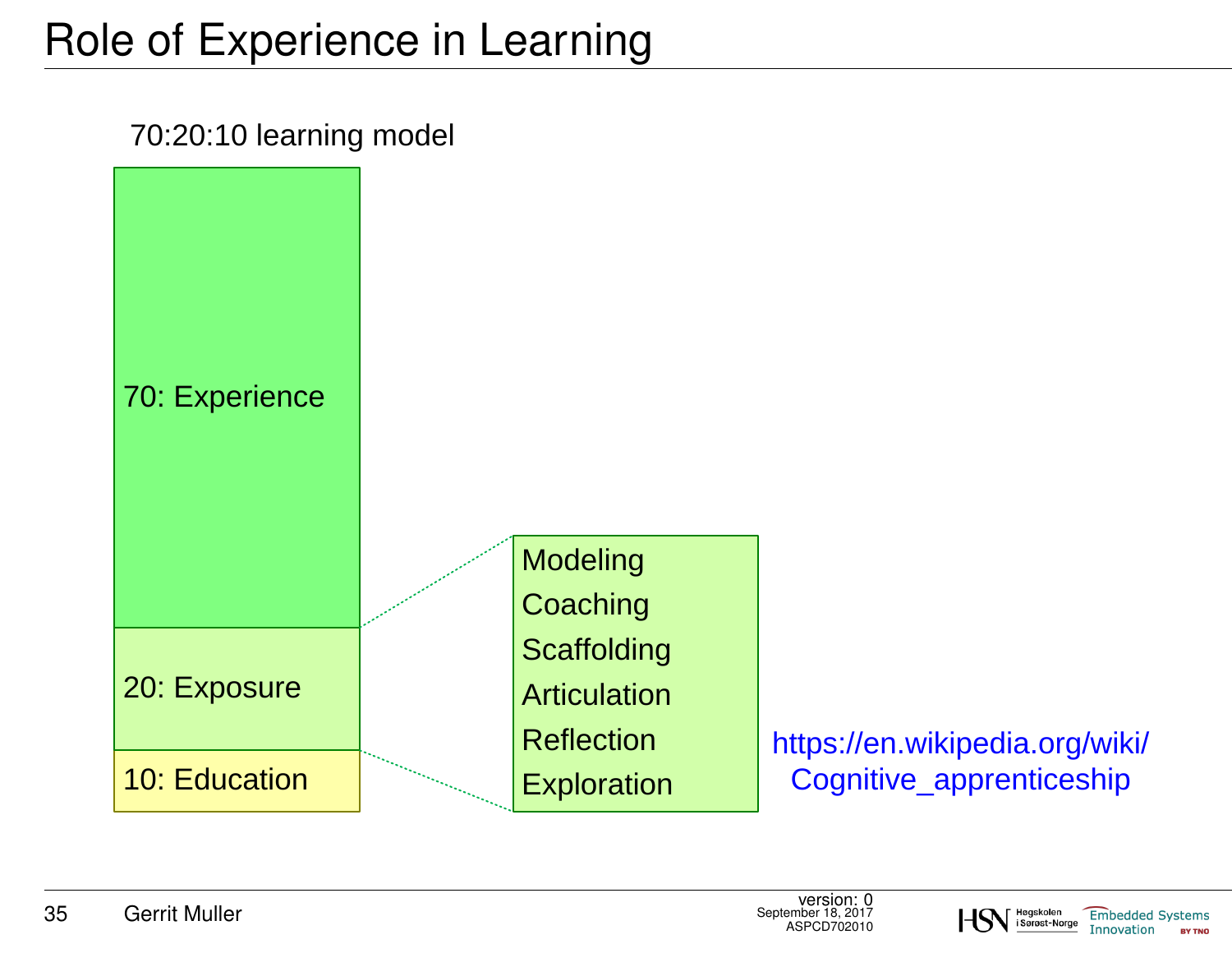# Education Model

| 10: Education                 | 20: Exposure          | 70: Experience     |
|-------------------------------|-----------------------|--------------------|
| <b>Books</b><br><b>Videos</b> | <b>Classroom case</b> | Work, work, work   |
| Papers<br>eLearning           | In-company case       | <b>Reflection</b>  |
| <b>Classroom lectures</b>     | Coaching              | <b>Intervision</b> |



Høgskolen<br>i Sørøst-Norge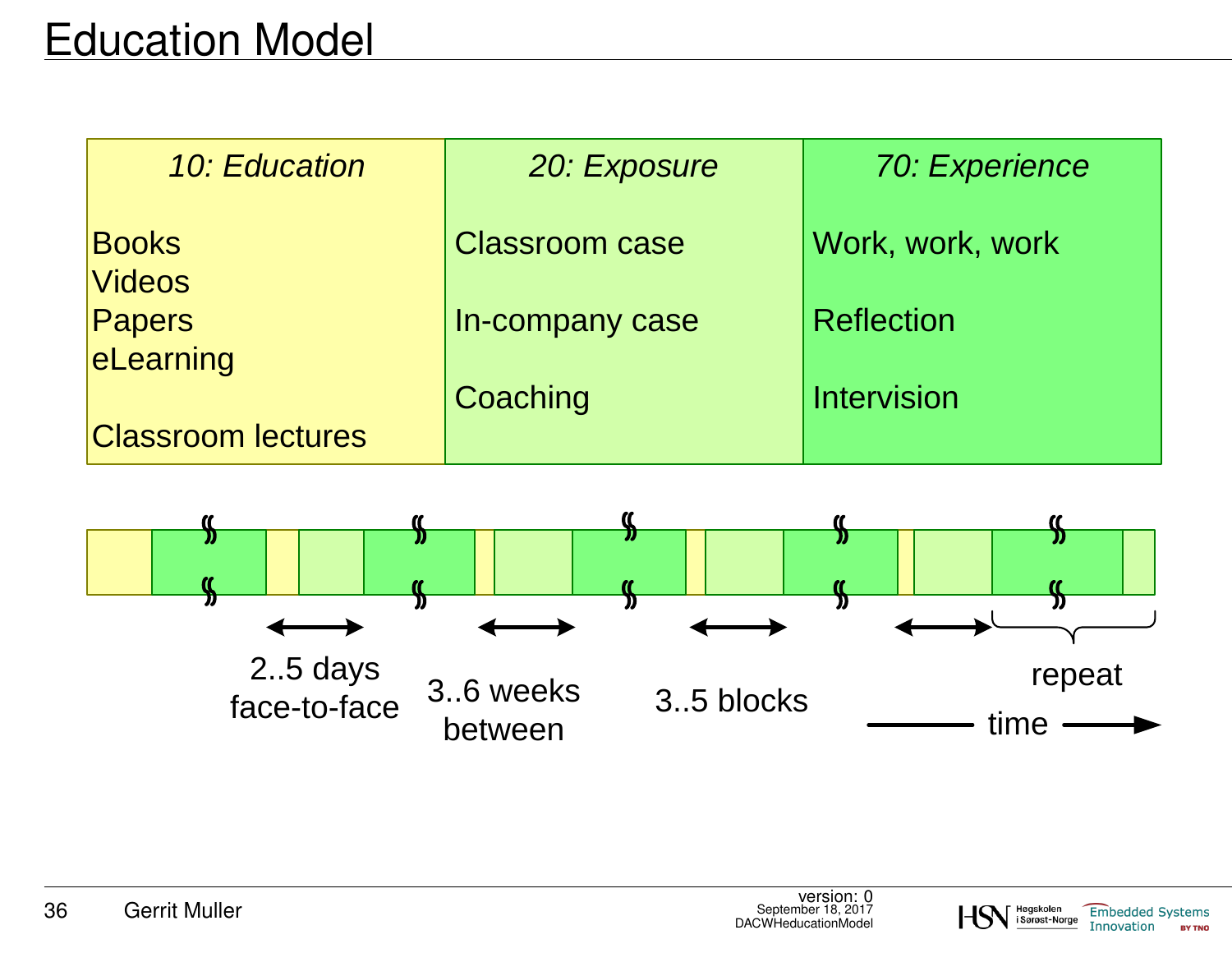# Challenge: Integrating Skills

#### Teachers with their specific expertise teach their own topic

| <b>Soft Skills</b>                            | <b>Domain Knowledge</b>       | <b>Architecting Skills</b>                        |
|-----------------------------------------------|-------------------------------|---------------------------------------------------|
| human science teachers,                       | domain experts                | practitioners                                     |
| e.g. psychologist                             | passionate                    | autodidact as teacher                             |
| focus on individual,<br>personal development, | expertise focus               | experience, war stories                           |
| bilateral interaction, and<br>group dynamics  | content, depth, practical     |                                                   |
| starting point: 360° scan                     |                               |                                                   |
| What are specific                             | no teaching background        | amateurs in soft skills                           |
| architecting needs and<br>pitfalls?           | broadcasting, passive         | lack background in many<br>domains                |
| How to apply in<br>architecting practice      | cross links may be<br>missing | risk of falling back to<br>methods and techniques |

How can we integrate these skills and knowledge areas?